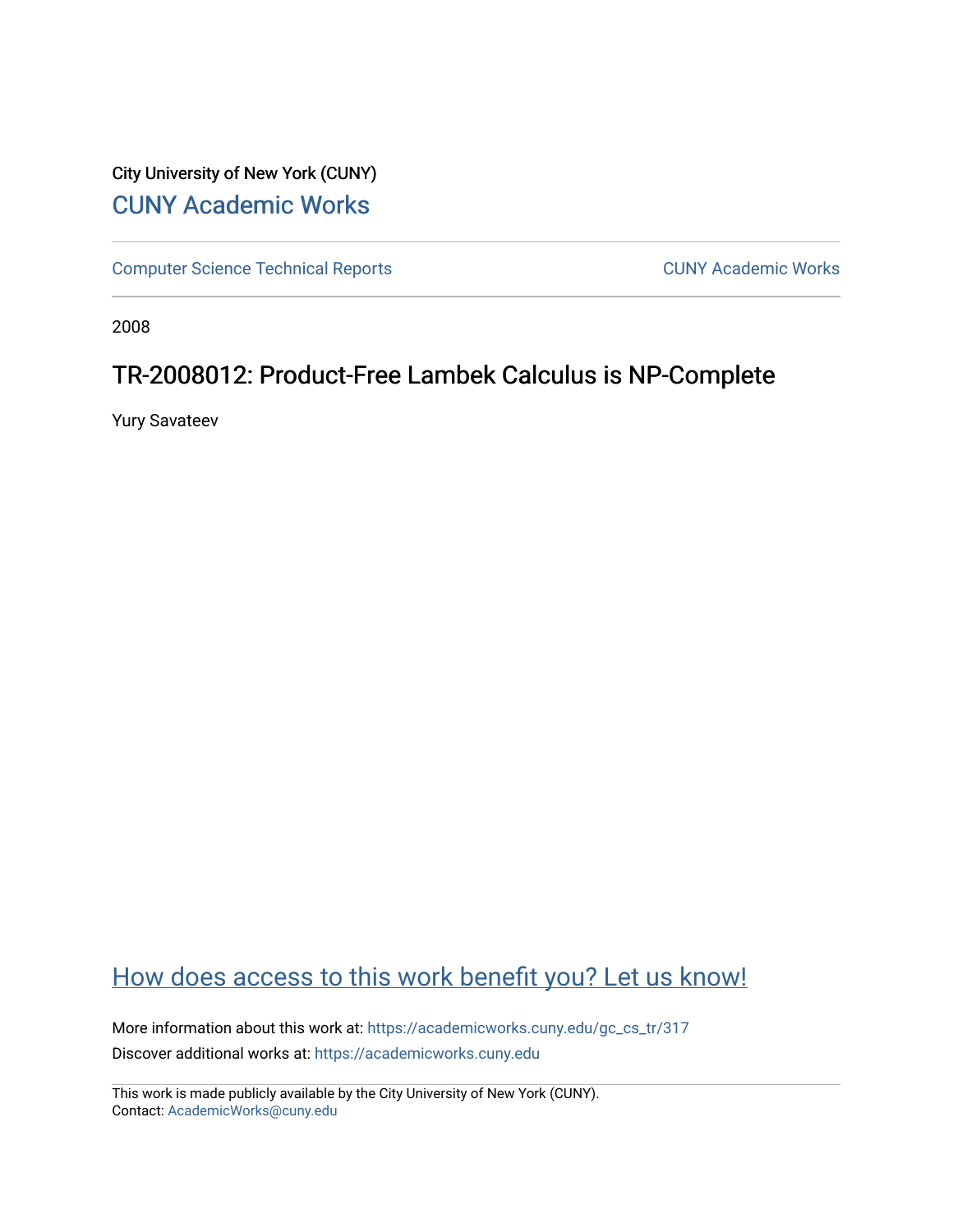# Product-free Lambek Calculus is NP-complete

Yury Savateev<sup>∗</sup>

Department of Mathematical Logic and Theory of Algorithms Moscow State University

#### Abstract

In this paper we prove that the derivability problems for productfree Lambek calculus and product-free Lambek calculus allowing empty premises are NP-complete. Also we introduce a new derivability characterization for these calculi.

## Introduction

Lambek calculus L was first introduced in [3]. Lambek calculus uses syntactic types that are built from primitive types using three binary connectives: multiplication, left division, and right division. Natural fragments of Lambek calculus are the product-free Lambek calculus  $L(\cdot, \cdot)$ , which does not use multiplication, and the unidirectional Lambek calculi, which have only one connective left: a division (left or right).

For the non-associative variant of Lambek calculus the derivability can be checked in polynomial time as shown in [2] (for the product-free fragment of the non-associative Lambek calculus this was proved already in [1]).

In [4] NP-completeness was proved for the derivability problem for full associative Lambek calculus. In [5] there was presented a polynomial algorithm for its unidirectional fragments.

We show that the classical satisfiability problem *SAT* is polynomial time reducible to the  $L(\setminus, \Lambda)$ -derivability problem and thus  $L(\setminus, \Lambda)$  is NP-complete.

<sup>∗</sup>This research was supported in part by the Russian Foundation for Basic Research grant 08-01-00399.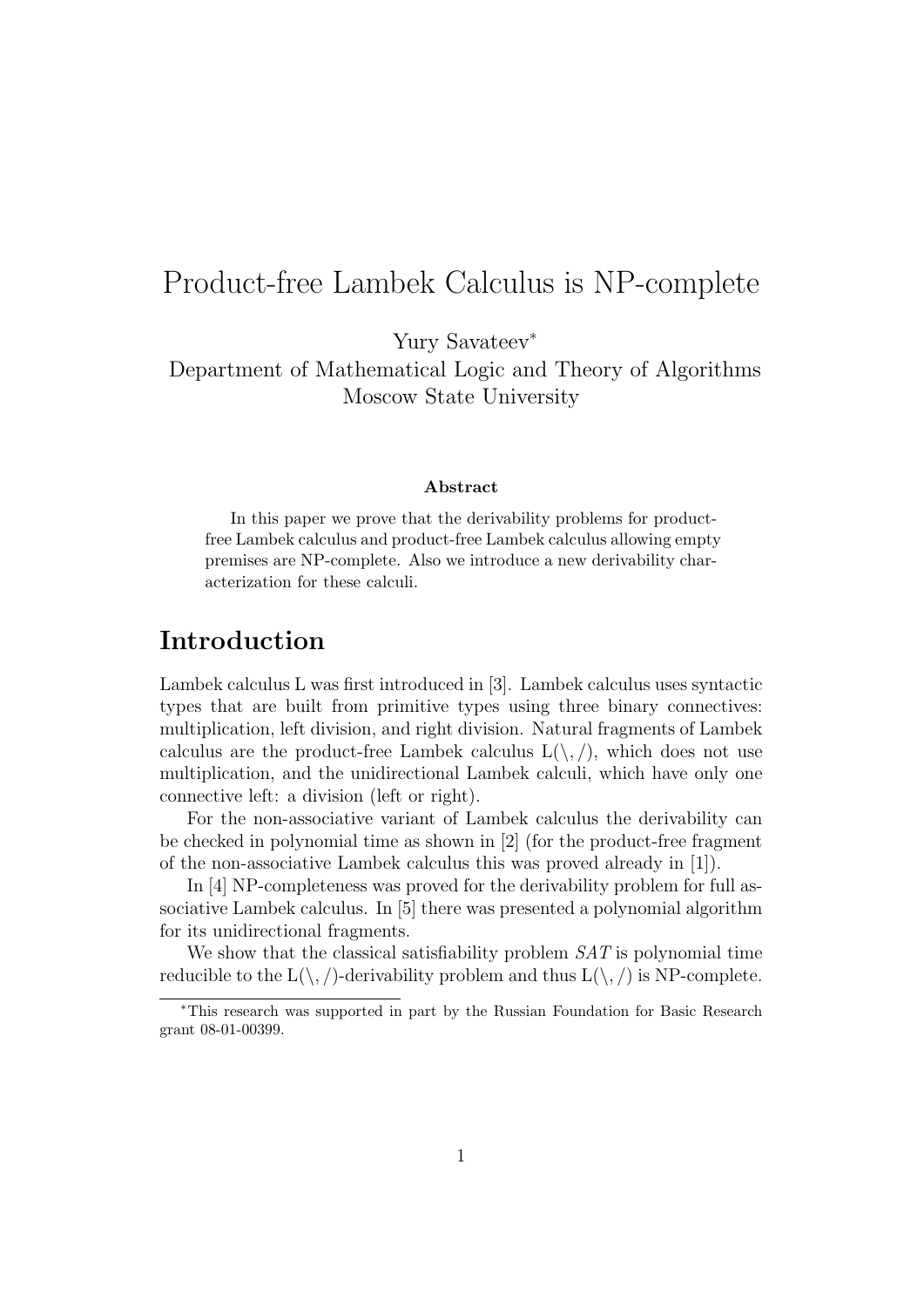#### 1 Product-free Lambek Calculus

Product-free Lambek calculus  $L(\cdot, \cdot)$  can be constructed as follows. Let  $P = \{p_0, p_1, \ldots\}$  be a countable set of what we call *primitive types*. Let Tp be the set of *types* constructed from primitive types with two binary connectives  $\langle \cdot, \cdot \rangle$ . We will denote primitive types by small letters  $(p, q, r, \ldots)$ and types by capital letters  $(A, B, C, \ldots)$ . By capital greek letters  $(\Pi, \Gamma, \Pi)$  $\Delta$ ,...) we will denote finite (possibly empty) sequences of types. Expressions like  $\Pi \to A$ , where  $\Pi$  is not empty, are called *sequents*.

Axioms and rules of  $L(\backslash, /)$ :

$$
A \to A, \qquad \frac{\Phi \to B \quad \Gamma B \Delta \to A}{\Gamma \Phi \Delta \to A} \text{ (CUT)},
$$
  

$$
\frac{\Pi A \to B}{\Pi \to (B/A)} \text{ } (\to /), \qquad \frac{\Phi \to A \quad \Gamma B \Delta \to C}{\Gamma(B/A) \Phi \Delta \to C} \text{ } (\to ),
$$
  

$$
\frac{A\Pi \to B}{\Pi \to (A \setminus B)} \text{ } (\to \setminus), \qquad \frac{\Phi \to A \quad \Gamma B \Delta \to C}{\Gamma \Phi(A \setminus B) \Delta \to C} \text{ } (\setminus \to),
$$

(Here  $\Gamma$  and  $\Delta$  can be empty.)

In this paper we will consider two calculi —  $L(\setminus, \setminus)$  and  $L^*(\setminus, \setminus)$ , called product-free Lambek calculus allowing empty premises. In  $L^*(\setminus, \cdot)$  we allow the antecedent of a sequent to be empty.

It can be shown that in these calculi every derivable sequent has a cutfree derivation where all instances of the axiom are of the form  $p \to p$  where  $p \in \mathbf{P}$ .

#### 2 Reduction from *SAT*

Let  $c_1 \wedge \ldots \wedge c_m$  be a Boolean formula in conjunctive normal form with clauses  $c_1 \ldots c_m$  and variables  $x_1 \ldots x_n$ . The reduction maps the formula to a sequent, which is derivable in  $L(\langle, \rangle)$  (and in  $L^*(\langle, \rangle)$ ) if and only if the formula  $c_1 \wedge \ldots \wedge c_m$  is satisfiable.

For any Boolean variable  $x_i$  let  $\neg$ <sub>0</sub> $x_i$  stand for the literal  $\neg$ <sub>xi</sub> and  $\neg$ <sub>1</sub> $x_i$ stand for the literal  $x_i$ .

Note that  $\langle t_1, \ldots, t_n \rangle \in \{0,1\}^n$  is a satisfying assignment for the Boolean formula  $c_1 \wedge \ldots \wedge c_m$  if and only if for every  $j \leq m$  there exists  $i \leq n$  such that the literal  $\neg_t x_i$  appears in the clause  $c_i$  (as usual, 1 stands for "true" and 0 stands for "false").

Let  $p_i^j, q_i^j, a_i^j, b_i^j, c_i^j, d_i^j; 0 \leq i \leq n, 0 \leq j \leq m$  be distinct primitive types from P.

We define the following families of types: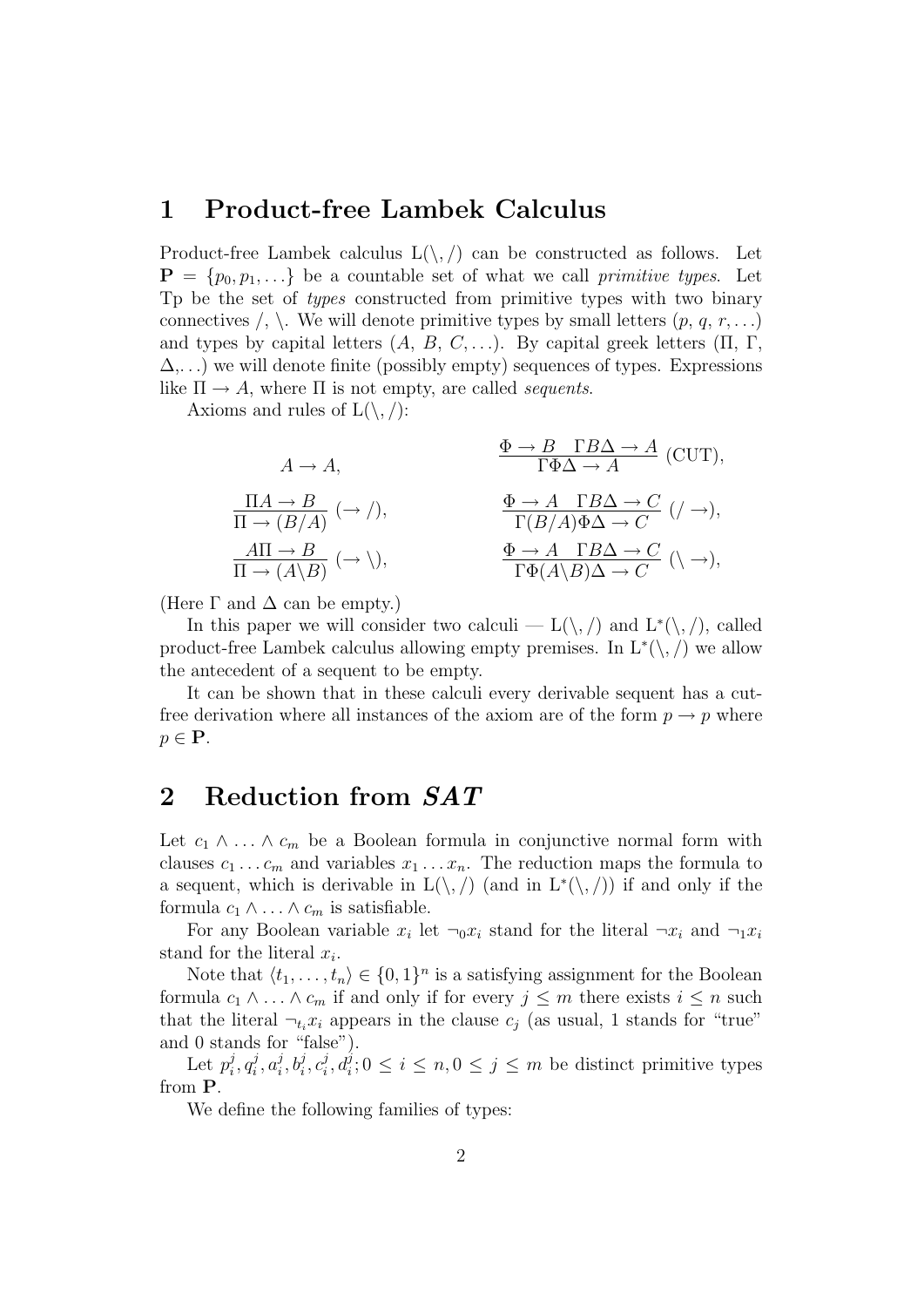$$
G^{0} \rightleftharpoons (p_{0}^{0}\backslash p_{n}^{0})
$$
  
\n
$$
G^{j} \rightleftharpoons (q_{n}^{j}/((q_{0}^{j}\backslash p_{0}^{j})\backslash G^{j-1}))/p_{n}^{j}
$$
  
\n
$$
G \rightleftharpoons G^{m}
$$
  
\n
$$
A_{i}^{0} \rightleftharpoons (q_{i}^{j}/((b_{i}^{j}\backslash a_{i}^{j})\backslash A_{i}^{j-1}))/p_{i}^{j}
$$
  
\n
$$
A_{i} \rightleftharpoons A_{i}^{m}
$$
  
\n
$$
C_{i}^{0} \rightleftharpoons (e_{i}^{0}\backslash p_{i}^{0})
$$
  
\n
$$
C_{i}^{j} \rightleftharpoons (q_{i}^{j}/((d_{i}^{j}\backslash c_{i}^{j})\backslash C_{i}^{j-1}))/p_{i}^{j}
$$
  
\n
$$
C_{i} \rightleftharpoons C_{i}^{m}
$$
  
\n
$$
E_{i}^{0}(t) \rightleftharpoons p_{i-1}^{0}
$$
  
\n
$$
E_{i}^{j}(t) \rightleftharpoons \begin{cases} q_{i}^{j}/((q_{i-1}^{j}/E_{i}^{j-1}(t))\backslash p_{i-1}^{j})\backslash p_{i}^{j-1}, & \text{if } \neg_{t}x_{i} \text{ appears in } c_{j} \\ (q_{i-1}^{j}/(q_{i}^{j}/(E_{i}^{j-1}(t)\backslash p_{i}^{j-1})))\backslash p_{i-1}^{j}, & \text{if } \neg_{t}x_{i} \text{ does not appear in } c_{j} \end{cases}
$$
  
\n
$$
F_{i}^{j}(t) \rightleftharpoons (E_{i}^{j}(t)\backslash p_{i}^{j})
$$
  
\n
$$
F_{i}^{j}(t) \rightleftharpoons (E_{i}^{j}(t)\backslash p_{i}^{j})
$$
  
\n
$$
F_{i}^{0} \rightleftharpoons p_{i-1}^{0}\backslash p_{i}^{0}
$$
  
\n
$$
H_{i}^{0} \rightleftharpoons p_{i-1}^{0}\backslash p_{i}^{0}
$$
  
\

Let  $\Pi_i$  denote the following sequences of types:

 $(F_i(0)/(B_i\backslash A_i))$   $H_i((D_i\backslash C_i)\backslash F_i(1)).$ 

Theorem 2.1. *The following statements are equivalent:*

- *1.*  $c_1 \wedge \ldots \wedge c_m$  *is satisfiable.*
- 2.  $L(\setminus, / \rvert \vdash \Pi_1 \ldots \Pi_n \to G$
- *3.* L<sup>\*</sup>(\, /)  $\vdash \Pi_1 \ldots \Pi_n \to G$ .

This theorem will be proven in section 4.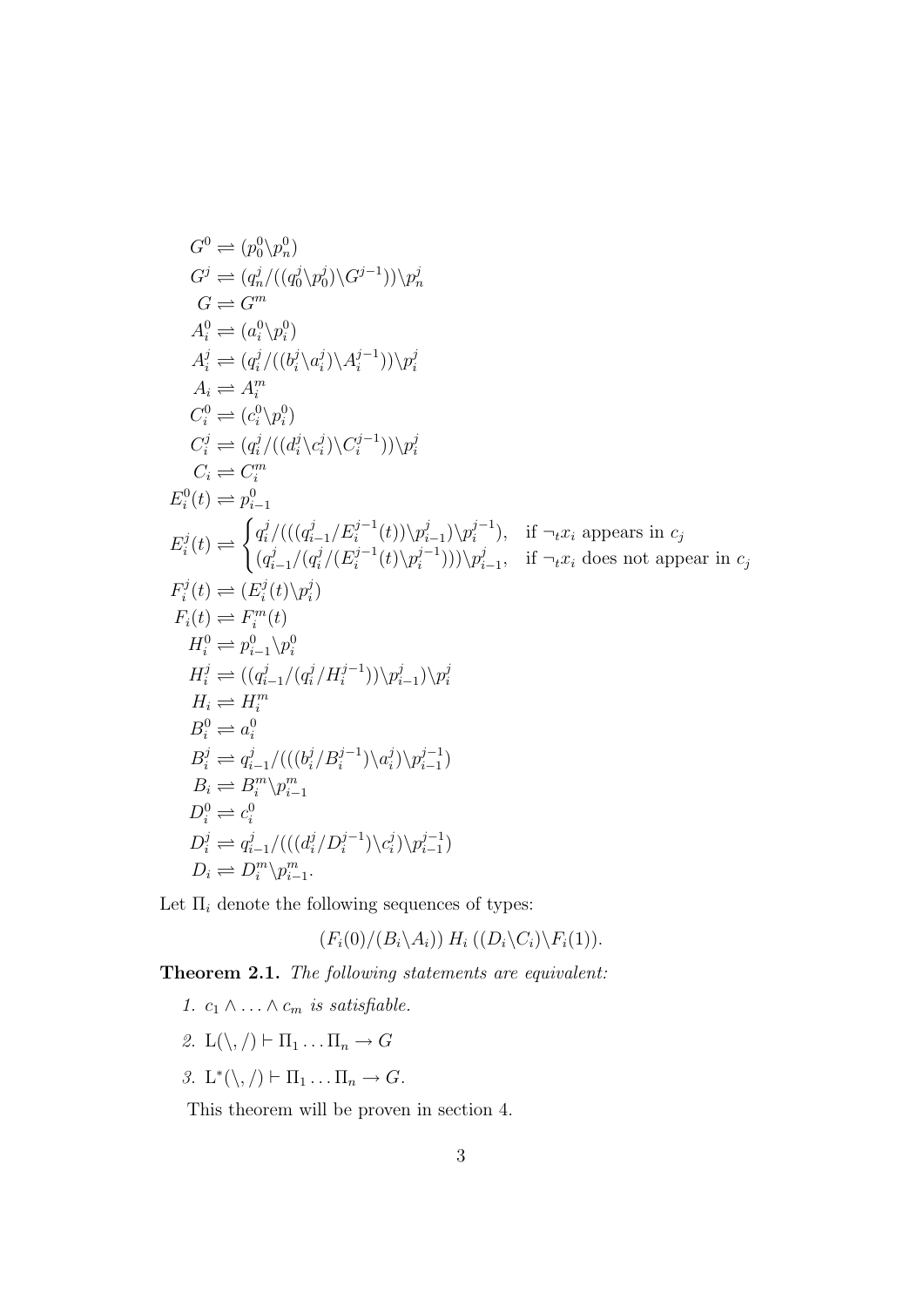#### 3 Derivability Characterization

Let At be the set of *atoms* or *primitive types with superscripts*,  $\{p^{(i)}|p \in \mathbb{R}\}$  $\mathbf{P}, i \in \mathbb{Z}$ . Let FS be the free monoid (the set of all finite strings) generated by elements of At. We will denote elements of FS by A, B, C and so on, by  $\varepsilon$  we will denote the empty string.

Consider two mappings:

$$
t: FS \to \mathbf{P}, t(\mathbb{A}p^{(i)}) = p; \quad d: FS \to \mathbb{Z}, d(\mathbb{A}p^{(i)}) = i.
$$

Let  $A \subset \mathbb{B}$  denote that A is a strict prefix of  $\mathbb{B}$  (i.e. there is  $\mathbb{C} \neq \varepsilon \in FS$ such that  $\mathbb{B} = \mathbb{AC}$ . We will denote such  $\mathbb{C}$  as  $\mathbb{A}\setminus\mathbb{B}$ . By  $\mathbb{A} \subseteq \mathbb{B}$  we will denote that either  $A \sqsubset \mathbb{B}$  or  $A = \mathbb{B}$ . We can define in the usual way the following notions:  $\min_{\square}$ ,  $\max_{\square}$ ,  $\inf_{\square}$ ,  $\sup_{\square}$ ,  $[A, \mathbb{B}]_{\square}$ , and  $(A, \mathbb{B}]_{\square}$ .

For  $A \in FS, A \neq \varepsilon$  let  $\mathcal{P}_A = \{\mathbb{B} \mid \mathbb{B} \subseteq A, \mathbb{B} \neq \varepsilon\}.$  The relation  $\subseteq$  is a total order on  $\mathcal{P}_{A}$ .

Let  $\alpha$  be a partial function on  $\mathcal{P}_{A}$ . For each such function we can define the following:

$$
\mathbb{B} <_{\alpha} \mathbb{C} \Leftrightarrow \exists n \ge 1, \alpha^{n}(\mathbb{B}) = \mathbb{C},
$$
\n
$$
\mathbb{B} \leq_{\alpha} \mathbb{C} \Leftrightarrow \mathbb{B} <_{\alpha} \mathbb{C} \vee \mathbb{B} = \mathbb{C},
$$
\n
$$
\mu_{\alpha}^{-}(\mathbb{B}) = \min_{\square} (\mathbb{B}, \alpha(\mathbb{B})),
$$
\n
$$
\mu_{\alpha}^{+}(\mathbb{B}) = \max_{\square} (\mathbb{B}, \alpha(\mathbb{B})),
$$
\n
$$
\mathcal{F}_{\alpha}(\mathbb{B}) = \{ \mathbb{C} \mid \mathbb{C} \leq_{\alpha} \mathbb{B} \},
$$
\n
$$
\nu_{\alpha}^{-}(\mathbb{B}) = \inf_{\square} (\mathcal{F}_{\alpha}(\mathbb{B})),
$$
\n
$$
\nu_{\alpha}^{+}(\mathbb{B}) = \sup_{\square} (\mathcal{F}_{\alpha}(\mathbb{B})).
$$

Consider two antiendomorphisms  $(\cdot)^{\leftarrow}$  and  $(\cdot)^{\rightarrow}$  on FS defined by

$$
(p^{(0)})^{\leftarrow} = p^{(-1)}, \quad (p^{(0)})^{\rightarrow} = p^{(1)},
$$
  

$$
(p^{(i)})^{\leftarrow} = (p^{(i)})^{\rightarrow} = p^{(-i - sgn(i))}, \text{for } i \neq 0.
$$

(A function  $f: X \to X$  is an antiendomorphism if  $\forall a, b \in X, f(ab) =$  $f(b)f(a)$ . In a free monoid it can be defined by its actions on the generators).

Consider  $\lbrack \cdot \rbrack$ : Tp  $\rightarrow$  FS, a mapping from Lambek types to elements of the free monoid defined by

$$
\llbracket p \rrbracket = p^{(0)}, \quad \llbracket (A/B) \rrbracket = \llbracket B \rrbracket^{\rightarrow} \llbracket A \rrbracket, \quad \llbracket (A \backslash B) \rrbracket = \llbracket B \rrbracket \llbracket A \rrbracket^{\leftarrow}.
$$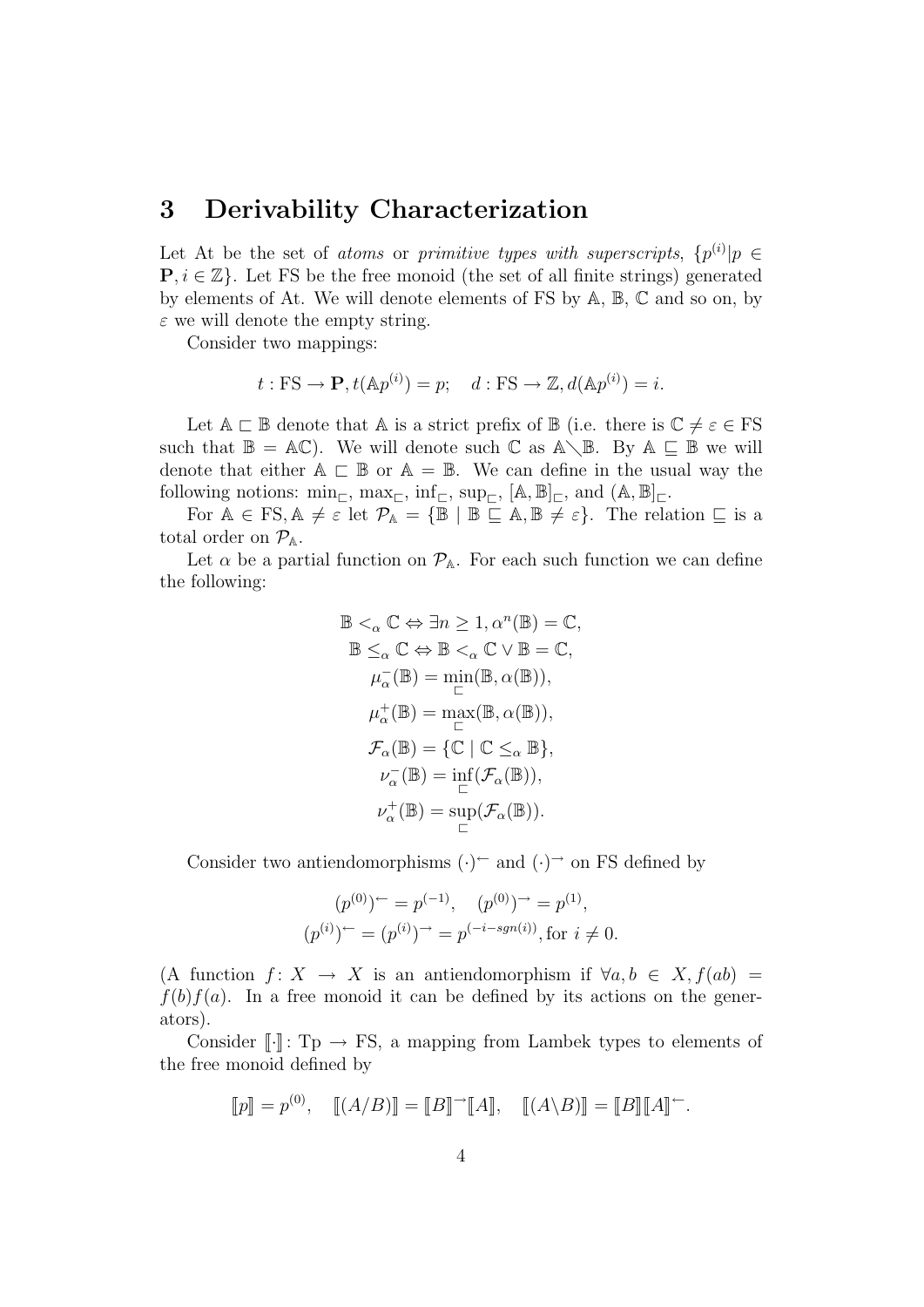Let us define  $\varphi$  — the partial function on  $\mathcal{P}_{\llbracket A \rrbracket}$  that reflects the structure of the Lambek type A:

$$
\varphi(\mathbb{A}) = \begin{cases} \inf_{\mathbb{C}} \{ \mathbb{B} \mid \mathbb{A} \mathbb{C} \mathbb{B}, |d(\mathbb{B})| = |d(\mathbb{A})| - 1 \}, & \text{if } d(\mathbb{A}) > 0; \\ \sup_{\mathbb{C}} \{ \mathbb{B} \mid \mathbb{B} \mathbb{C} \mathbb{A}, |d(\mathbb{B})| = |d(\mathbb{A})| - 1 \}, & \text{if } d(\mathbb{A}) < 0. \end{cases}
$$

It can be easily shown that the following facts hold:

- 1. There is a unique  $\mathbb{A}_0 \in \mathcal{P}_{\llbracket A \rrbracket}$  such that  $d(\mathbb{A}_0) = 0$ .
- 2.  $\varphi(\mathbb{A})$  is defined for every  $\mathbb{A} \neq \mathbb{A}_0$ .
- 3.  $\leq_{\varphi}$  is a partial order on  $\mathcal{P}_{\llbracket A \rrbracket}$ .
- 4. For every  $i \in \mathbb{N}$  such that  $i < |d(\mathbb{A})|$  there exists  $\mathbb{B}$  such that  $|d(\mathbb{B})| = i$ and  $\mathbb{A} <_{\varphi} \mathbb{B}$ , for instance  $\mathbb{A} \leq_{\varphi} \mathbb{A}_0$ .
- 5. If  $\mathbb{A} \in [\mu_{\varphi}^{-}(\mathbb{B}), \mu_{\varphi}^{+}(\mathbb{B})]_{\square}$ , then  $\mathbb{A} \leq \varphi(\mathbb{B})$ .

Suppose  $\mathbb{A}, \mathbb{B} \in \mathcal{P}_{\llbracket A \rrbracket}$ . There exists  $\mathbb{C} \in \mathcal{P}_{\llbracket A \rrbracket}$  such that  $\mathbb{A} \leq_{\varphi} \mathbb{C}, \mathbb{B} \leq_{\varphi} \mathbb{C},$ and for all  $\mathbb{C}' \in \mathcal{P}_{\llbracket A \rrbracket}$  such that  $\mathbb{A} <_{\varphi} \mathbb{C}'$  and  $\mathbb{A} \leq_{\varphi} \mathbb{C}'$ ,  $\mathbb{C} \leq_{\varphi} \mathbb{C}'$ . Such  $\mathbb{C}$  is called the  $\varphi$ -join of A and B.

A set  $\mathcal{G} \subset \mathcal{P}_{\llbracket A \rrbracket}$  is called  $\varphi$ -closed if there is no  $\mathbb{A} \notin \mathcal{G}$  such that  $\varphi(\mathbb{A}) \in \mathcal{G}$ . Let  $\mathcal{N}_{\mathbb{A}} = {\mathbb{B} \in \mathcal{P}_{\mathbb{A}} \mid d(\mathbb{B}) = 2i + 1, i \in \mathbb{Z}}.$ 

Suppose we have a Lambek sequent  $A_1 \dots A_n \to B$ . Let

$$
\mathbb{W} = [[\dots (B/A_n)/\dots)/A_1]] = [[A_1]] \rightarrow \dots [[A_n]] \rightarrow [[B]].
$$

Let  $\pi$  be a function on  $\mathcal{P}_{W}$ , and  $\psi$  be a partial function defined by

$$
\psi(\mathbb{A}) = \begin{cases} \pi(\mathbb{A}), & \text{if } \mathbb{A} \in \mathcal{N}_{\mathbb{W}}; \\ \varphi(\mathbb{A}), & \text{if } \mathbb{A} \notin \mathcal{N}_{\mathbb{W}} \text{ and } d(\mathbb{A}) \neq 0. \end{cases}
$$

To characterize derivability of the sequent  $A_1 \dots A_n \to B$  we shall use the following conditions, which we call proof conditions.

- 1. If  $\mathbb{A} \in \mathcal{N}_{\mathbb{W}}$ , then  $\pi(\mathbb{A}) \notin \mathcal{N}_{\mathbb{W}}$  and  $\pi^2(\mathbb{A}) = \mathbb{A}$  for all  $\mathbb{A} \in \mathcal{P}_{\mathbb{W}}$ .
- 2.  $t(\pi(\mathbb{A})) = t(\mathbb{A}).$
- 3.  $\mu_{\pi}^{-}(\mathbb{A}) \subset \mu_{\pi}^{-}(\mathbb{B}) \Rightarrow \mu_{\pi}^{+}(\mathbb{A}) \subset \mu_{\pi}^{-}(\mathbb{B}) \vee \mu_{\pi}^{+}(\mathbb{B}) \subset \mu_{\pi}^{+}(\mathbb{A}).$
- 4.  $\mathbb{A} \in \mathcal{N}_{\mathbb{W}} \Longrightarrow \mathbb{A} \leq_{\psi} \varphi(\mathbb{A})$  or equivalently  $\forall \mathbb{A} \in \mathcal{P}_{\mathbb{W}}, \mathcal{F}_{\varphi}(\mathbb{A}) \subset \mathcal{F}_{\psi}(\mathbb{A}).$
- 5.  $\mathbb{A} \notin \mathcal{N}_{\mathbb{W}} \wedge \mathbb{A} \neq \mathbb{A}_0 \Longrightarrow \exists \mathbb{B}(\mathbb{B} <_{\psi} \mathbb{A} \wedge \mathbb{B} \not\lt_{\varphi} \mathbb{A}).$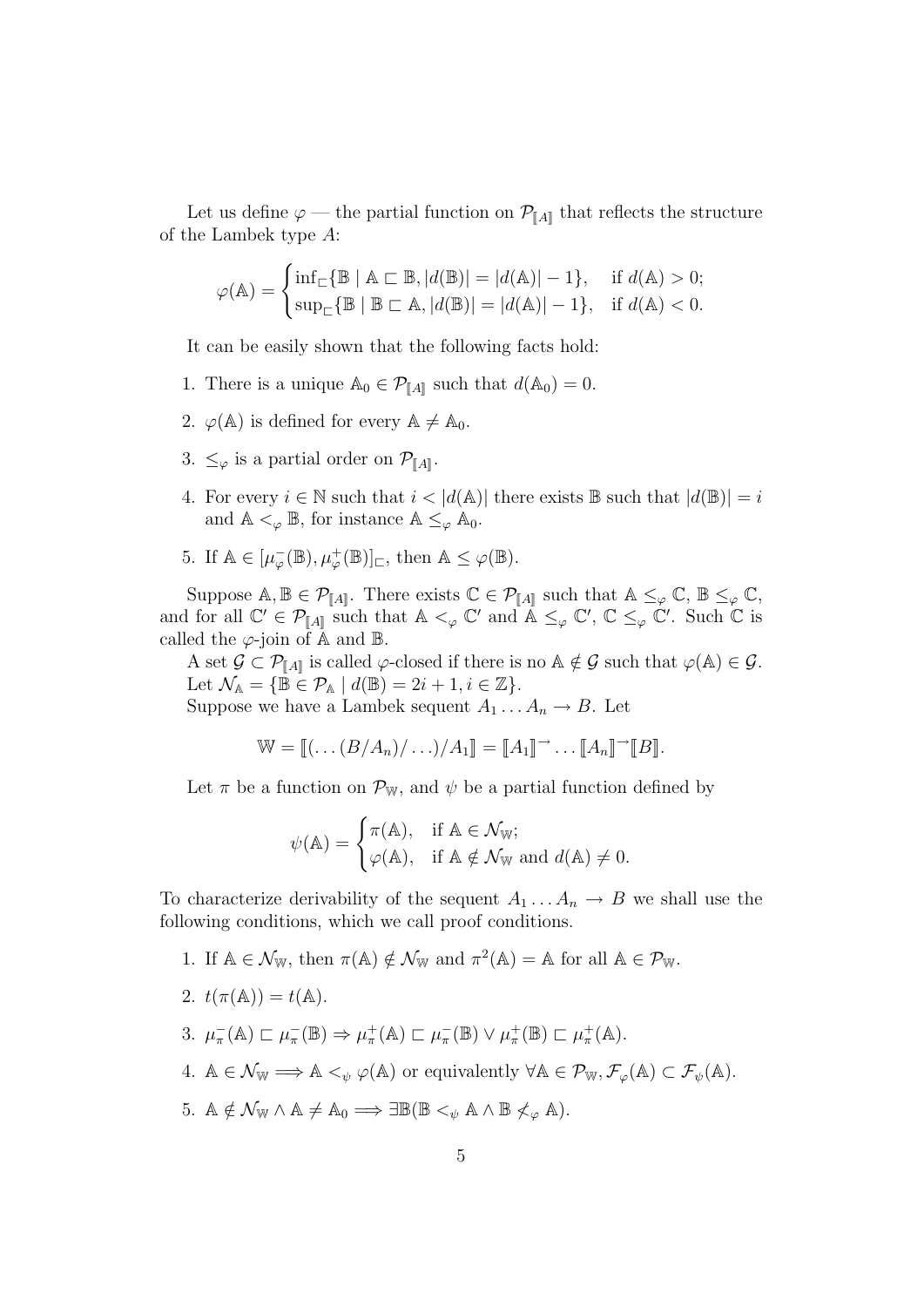We will call  $\mathcal{G} \subset \mathcal{P}_{\mathbb{W}}$   $\pi$ -closed if for all  $\mathbb{A} \in \mathcal{G}, \pi(\mathbb{A}) \in \mathcal{G}$ . It is readily seen that if  $\pi$  satisfies proof conditions (1) and (3), then for every  $\mathbb{A} \in \mathcal{N}_{\mathbb{W}},$  $[\mu_{\pi}^{-}(\mathbb{A}), \mu_{\pi}^{+}(\mathbb{A})]_{\square}$  and  $\mathcal{P}_{\mathbb{W}} \setminus [\mu_{\pi}^{-}(\mathbb{A}), \mu_{\pi}^{+}(\mathbb{A})]_{\square}$  are  $\pi$ -closed. If  $\pi$  satisfies proof conditions (1) and (2), then G cannot be  $\pi$ -closed if for given  $p \in \mathbf{P}$  there are odd number of  $A \in \mathcal{G}$  such that  $t(A) = p$ .

**Lemma 3.1.** If  $\pi$  satifies proof condition (4), then  $\leq_{\psi}$  is a partial order on  $\mathcal{P}_{\mathbb{W}}$  .

*Proof.* Reflexivity and transitivity directly follow from the definition of  $\leq_{\psi}$ .

Now lets prove antisymmetry. Suppose that there are  $\mathbb{B}, \mathbb{C} \in \mathcal{P}_{\mathbb{W}}$  such that  $\mathbb{B} \leq_{\psi} \mathbb{C}$  and  $\mathbb{C} \leq_{\psi} \mathbb{B}$ . If  $\mathbb{B} \neq \mathbb{C}$  then there is  $i > 0$  such that  $\psi^{i}(\mathbb{B}) = \mathbb{B}$ and thus for all  $j > 0$ ,  $\psi^{j}(\mathbb{B})$  is defined.

If  $\pi$  satisfy proof condition (4) then if  $\mathbb{A} \leq_{\varphi} \mathbb{B}$  then  $\mathbb{A} \leq_{\psi} \mathbb{B}$ . There is  $\mathbb{A}_0 \in \mathcal{P}_{\mathbb{W}}$  such that  $d(\mathbb{A}_0) = 0$ , and for all  $\mathbb{A} \in \mathcal{P}_{\mathbb{W}}$ ,  $\mathbb{A} \leq_{\varphi} \mathbb{A}_0$ . This means that  $\mathbb{B} \leq_{\varphi} \mathbb{A}_0$  and thus  $\mathbb{B} \leq_{\psi} \mathbb{A}_0$ . The function  $\psi$  is not defined on  $\mathbb{A}_0$ .<br>Contradiction. Contradiction.

**Lemma 3.2.** L<sup>\*</sup>(\, /)  $\vdash A_1 \ldots A_n \rightarrow B$  *if and only if there exists*  $\pi$  *satisfying proof conditions (1)-(4).*

 $L(\setminus, f) \vdash A_1 \ldots A_n \to B$  *if and only if*  $n > 0$  *and there exists*  $\pi$  *satisfying proof conditions (1)-(5).*

*Proof.* Suppose that  $L^{(*)}(\langle, \rangle) \vdash A_1 \dots A_n \to B$ . Induction on the length of the derivation.

If the sequent is of the form  $p \to p$ , then  $W = p^1 p^0$ ,  $\mathcal{P}_W = \{p^1, p^1 p^0\}$ ,  $\mathcal{N}_{\mathbb{W}} = \{p^1\}$  and  $\pi$  such that  $\pi(p^1) = p^1p^0$  and  $\pi(p^1p^0) = p^1$  satisfies all necessary proof conditions.

Suppose that the last step in the derivation of  $A_1 \dots A_n \to B$  was an application of the rule  $(\rightarrow)$ . Then  $B = (C/D), L^{(*)}(\backslash, ) \vdash A_1 \dots A_n D \rightarrow C$ and for  $\mathcal{P}_{W'}$ , where  $\mathbb{W}' = [A_1]^{\rightharpoonup} \dots [A_n]^{\rightharpoonup} [D]$  there exists  $\pi'$  satisfying all necessary proof conditions. But in this case  $\mathbb{W} = \mathbb{W}'$ , and therefore this  $\pi'$  works for the sequent  $A_1 \dots A_n \to B$  too.

Suppose that the last step in the derivation of  $A_1 \dots A_n \to B$  was an application of the rule  $(\to \setminus)$ . Then  $B = (C \setminus D)$ ,  $\mathbb{W} = [A_1]^{\to} \dots [A_n]^{\to} [D][C]^{\leftarrow}$ ,  $L^{(*)}(\setminus, / \rvert \vdash CA_1 \ldots A_n \to D$ , and by induction hypothesis for  $\mathcal{P}_{W'}$ , where

$$
\mathbb{W}' = \llbracket C \rrbracket^{\rightarrow} \llbracket A_1 \rrbracket^{\rightarrow} \dots \llbracket A_n \rrbracket^{\rightarrow} \llbracket D \rrbracket
$$

there exists  $\pi'$  satisfying all necessary proof conditions. Consider

$$
\beta: \mathcal{P}_{\mathbb{W}'} \to \mathcal{P}_{\mathbb{W}}, \beta(\mathbb{A}) = \begin{cases} [\![A_1]\!] \to \dots [\![A_n]\!] \to [\![D]\!] (\mathbb{A}^{\to^{-1}})^\leftarrow, & \text{if } \mathbb{A} \sqsubseteq [\![C]\!] \to \\ [\![C]\!] \to \mathbb{A}, & \text{if } [\![C]\!] \to \sqsubseteq \mathbb{A}. \end{cases}
$$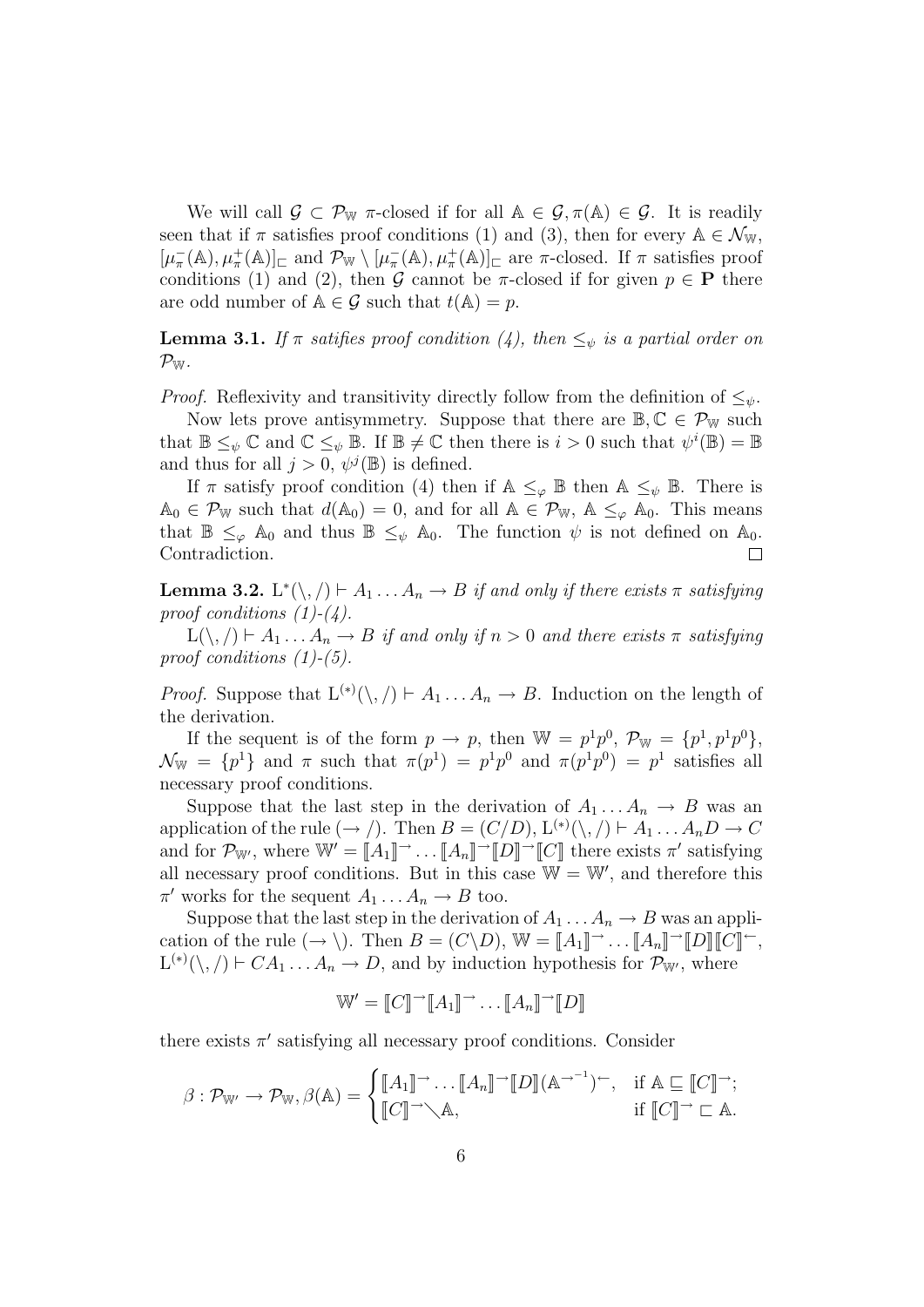Let  $\pi(\mathbb{A}) = \beta(\pi'(\beta^{-1}(\mathbb{A})))$ . Such  $\pi$  satisfies all necessary proof conditions.

Suppose that the last step in the derivation of  $A_1 \dots A_n \to B$  was an application of the rule  $(/\rightarrow)$ . Then  $A_1 \dots A_n \rightarrow B$  is of the form

$$
C_1 \ldots (C_i/D)D_1 \ldots D_k C_{i+1} \ldots C_l \to C
$$

so that  $L^{(*)}(\setminus, /) \vdash C_1 \ldots C_l \to C$  and  $L^{(*)}(\setminus, /) \vdash D_1 \ldots D_k \to D$ .

Consider  $\mathbb{W}' = [C_1] \rightarrow \dots [C_l] \rightarrow [C]$  and  $\mathbb{W}'' = [D_1] \rightarrow \dots [D_k] \rightarrow [D]$ . By induction hypothesis there are  $\pi'$  and  $\pi''$  — functions on  $\mathcal{P}_{W'}$  and  $\mathcal{P}_{W''}$  respectively, satisfying all necessary proof conditions.

Let  $\mathbb{C} = [C_1] \rightarrow \dots [C_i] \rightarrow \text{and } \mathbb{D} = [D_1] \rightarrow \dots [D_k] \rightarrow \text{. Consider}$ 

$$
\beta': \mathcal{P}_{\mathbb{W}'} \to \mathcal{P}_{\mathbb{W}}, \beta'(\mathbb{A}) = \begin{cases} \mathbb{A} & , \text{ if } \mathbb{A} \subseteq \mathbb{C}; \\ \mathbb{C}([D] \to \to \mathbb{D}(\mathbb{C} \setminus \mathbb{A}) & , \text{ if } \mathbb{C} \subset \mathbb{A}; \end{cases}
$$
  
and  $\beta'' : \mathcal{P}_{\mathbb{W}''} \to \mathcal{P}_{\mathbb{W}}, \beta''(\mathbb{A}) = \begin{cases} \mathbb{C}([D] \to \to \mathbb{A}) & , \text{ if } \mathbb{A} \subseteq \mathbb{D}; \\ \mathbb{C}((\mathbb{D} \setminus \mathbb{A}) \to \to \to \mathbb{A}; \text{ if } \mathbb{D} \subset \mathbb{A}; \end{cases}$   
Let  $\pi(\mathbb{A}) = \begin{cases} \beta'(\pi'(\beta'^{-1}(\mathbb{A}))) & , \text{ if } \mathbb{A} \subseteq \mathbb{C} \text{ or } \mathbb{C}([D] \to \to \mathbb{D}) \subset \mathbb{A}; \\ \beta''(\pi''(\beta''^{-1}(\mathbb{A}))) & , \text{ if } \mathbb{C} \subset \mathbb{A} \subseteq \mathbb{C}([D] \to \to \mathbb{D}); \end{cases}$ .

Such  $\pi$  satisfies all necessary proof conditions.

Suppose that the last step in the derivation of  $A_1 \dots A_n \to B$  was an application of the rule  $(\setminus \to)$ . Then  $A_1 \dots A_n \to B$  is of the form

$$
C_1 \ldots C_{i-1} D_1 \ldots D_k(D \backslash C_i) \ldots C_l \to C
$$

so that  $L^{(*)}(\setminus, /) \vdash C_1 \ldots C_l \to C$  and  $L^{(*)}(\setminus, /) \vdash D_1 \ldots D_k \to D$ .

Consider  $\mathbb{W}' = [C_1] \rightarrow \dots [C_l] \rightarrow [C]$  and  $\mathbb{W}'' = [D_1] \rightarrow \dots [D_k] \rightarrow [D]$ . By induction hypothesis there are  $\pi'$  and  $\pi''$  — functions on  $\mathcal{P}_{W'}$  and  $\mathcal{P}_{W''}$  respectively, satisfying all necessary proof conditions.

Let  $\mathbb{C} = [C_1] \rightarrow \ldots [C_{i-1}] \rightarrow \text{and } \mathbb{D} = [D_1] \rightarrow \ldots [D_k] \rightarrow \text{Consider}$ 

$$
\beta': \mathcal{P}_{\mathbb{W}'} \to \mathcal{P}_{\mathbb{W}}, \beta'(\mathbb{A}) = \begin{cases} \mathbb{A} & , \text{ if } \mathbb{A} \subseteq \mathbb{C}; \\ \mathbb{CD}([\![D]\!] \vdash)^{\rightarrow}(\mathbb{C} \setminus \mathbb{A}) & , \text{ if } \mathbb{C} \subset \mathbb{A}; \end{cases}
$$
  
and  $\beta'' : \mathcal{P}_{\mathbb{W}''} \to \mathcal{P}_{\mathbb{W}}, \beta''(\mathbb{A}) = \begin{cases} \mathbb{C}\mathbb{A} & , \text{ if } \mathbb{A} \subseteq \mathbb{D}; \\ \mathbb{CD}((\mathbb{D} \setminus \mathbb{A})^{\leftarrow}) \rightarrow , \text{ if } \mathbb{D} \subset \mathbb{A}; \end{cases}$   
Let  $\pi(\mathbb{A}) = \begin{cases} \beta'(\pi'(\beta'^{-1}(\mathbb{A}))) & , \text{ if } \mathbb{A} \subseteq \mathbb{C} \text{ or } \mathbb{CD}([\![D]\!]^{\leftarrow}) \rightarrow \mathbb{C} \text{ A}; \\ \beta''(\pi''(\beta''^{-1}(\mathbb{A}))) & , \text{ if } \mathbb{C} \subset \mathbb{A} \subseteq \mathbb{CD}([\![D]\!]^{\leftarrow}) \rightarrow; \end{cases}$ .

Such  $\pi$  satisfies all necessary proof conditions.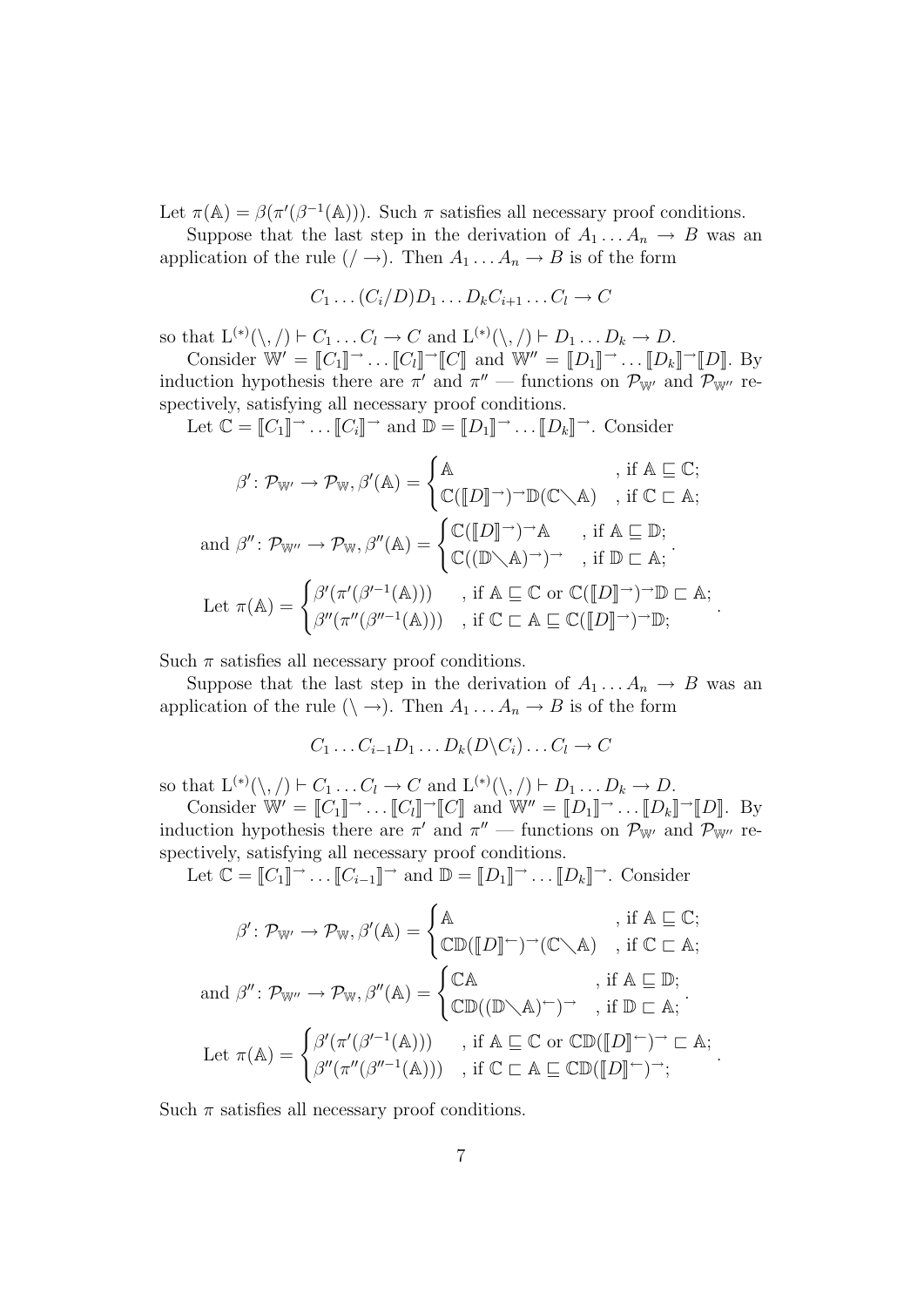Thus we proved one side of the lemma.

Now suppose that for the given sequent  $A_1 \dots A_n \to B$ , for  $\mathcal{P}_{\mathbb{W}}$  there exists  $\pi$  satisfying proof conditions (1)-(4).

Induction on total number of connectives in the sequent.

If there are no connectives, the sequent is of the form  $p_1 \nldots p_n \rightarrow q$  and  $W = p_1^{(1)} \dots p_n^{(1)} q^{(0)}$ . The function  $\pi$  satisfies proof condition (1), thus  $|\mathcal{N}_{W}| =$  $|\mathcal{P}_{\mathbb{W}} \setminus \mathcal{N}_{\mathbb{W}}|$ . This means that  $n = 1$ . So  $\mathcal{P}_{\mathbb{W}} = \{p_1^{(1)}, p_1^{(1)}q^{(0)}\}$  and  $\mathcal{N}_{\mathbb{W}} = \{p_1^{(1)}\}$ . The function  $\pi$  satisfies proof condition (2), therefore  $p_1 = q$ , and the sequent is an axiom.

If  $B = (C/D)$ , then the sequent  $A_1 \dots A_n D \rightarrow C$  has less connectives then the original sequent, but  $[[A_1]] \rightarrow \dots [H_n]] \rightarrow [[D]] \rightarrow [[C]] = \mathbb{W}$ , and therefore  $\pi$  satisfies all necessary proof conditions for the new sequent. By inductional hypothesis this means that  $L^*(\langle, \rangle) \vdash A_1 \dots A_n D \to C$  and by applying the rule  $(\rightarrow)$  we get  $L^*(\setminus,') \vdash A_1 \dots A_n \rightarrow B$ .

If  $B = (C \backslash D)$ , then the sequent  $CA_1 \dots A_n \to D$  has less connectives then the original sequent.

Let  $\mathbb{W}' = \llbracket C \rrbracket \neg \llbracket A_1 \rrbracket \neg \dots \llbracket A_n \rrbracket \neg \llbracket D \rrbracket$ . Consider

$$
\beta: \mathcal{P}_{\mathbb{W}'} \to \mathcal{P}_{\mathbb{W}}, \beta(\mathbb{A}) = \begin{cases} [A_1] \to \dots [A_n] \to [D] (\mathbb{A} \to^{-1}) \subset \\ [C] \to \mathbb{A} \end{cases}, \text{ if } \mathbb{A} \sqsubseteq [C] \to \mathbb{A}; \\ j \colon [C] \to \mathbb{A}.
$$

Let  $\pi'(\mathbb{A}) = \beta^{-1}(\pi(\beta(\mathbb{A})))$ . Such  $\pi'$  satisfies all necessary proof conditions. By induction hypothesis this means that  $L^*(\langle, \rangle) \vdash CA_1 \dots A_n \to D$ , and by applying the rule  $(\to \setminus)$  we get  $L^*(\setminus, \setminus) \vdash A_1 \dots A_n \to B$ .

Now we can only consider sequents of the form  $A_1 \ldots A_n \rightarrow p$ . This means theat  $\mathbb{W} = [A_1]^{\rightharpoonup} \dots [A_n]^{\rightharpoonup} p^{(0)}$ . Let  $A_1 = \pi(\mathbb{W})$ . Since  $\pi$  satisfies proof condition (4) and  $\psi$  is not defined on W,  $\varphi(A_1) = W$ . Therefore  $d(\mathbb{A}_1) = 1$ . Let  $\mathbb{A}_1 = [A_1] \rightarrow \dots [A_{i-1}] \rightarrow \mathbb{A}$ ".

Suppose that  $A_i = (C/D)$ . This means that  $\llbracket A_i \rrbracket \rightarrow = \llbracket C \rrbracket \rightarrow (\llbracket D \rrbracket \rightarrow) \rightarrow$ . There exists a unique  $\mathbb{D}_0 \in \mathcal{P}_{\llbracket D \rrbracket}$  such that  $d(\mathbb{D}_0) = 0$ . Consider

$$
\mathbb{A}_2 = [\![A_1]\!] \rightarrow \dots [\![A_{i-1}]\!] \rightarrow [\![C]\!] \rightarrow (\mathbb{D}_0^-) \rightarrow \in \mathcal{P}_{\mathbb{W}}.
$$

 $d(\mathbb{A}_2) = -2$ ,  $\varphi(\mathbb{A}_2) = \mathbb{A}_1$ ,  $\psi^2(\mathbb{A}_2) = \mathbb{W}$ , and there is no  $\mathbb{B} \in \mathcal{P}_{\mathbb{W}}$  such that  $\mathbb{A}_2 \sqsubset \mathbb{B}$  and  $\varphi(\mathbb{B}) = \mathbb{A}_1$ .

Also  $\mathcal{F}_{\psi}(\mathbb{A}_2) = [\nu_{\psi}^-(\mathbb{A}_2), \nu_{\psi}^+(\mathbb{A}_2)]_{\square}$ . Let us prove this statement. Consider  $\mathbb{B} \in [\nu_{\psi}^{-}(\mathbb{A}), \nu_{\psi}^{+}(\mathbb{A})]_{\square}, \mathbb{B} \neq \mathbb{A}_{2}$ . There exists  $\mathbb{C} \in \mathcal{F}_{\psi}(\mathbb{A}_{2})$  such that  $\mathbb{B} \subseteq \mathbb{C}$ and  $\psi(\mathbb{C}) \sqsubseteq \mathbb{B}$ . If  $\mathbb{C} \in \mathcal{P}_{\mathbb{W}} \setminus \mathcal{N}_{\mathbb{W}}$ , then  $\mathbb{B} \in [\mu_{\varphi}^{-}(\mathbb{C}), \mu_{\varphi}^{+}(\mathbb{C})]_{\sqsubset}$ , and thus  $\mathbb{B} \leq_{\psi}$  $\varphi(\mathbb{C}) \leq_{\psi} A_2$ . If  $\mathbb{C} \in \mathcal{P}_{\mathbb{W}}$ , then  $\pi(\mathbb{B}) \in [\mu_{\varphi}^-(\mathbb{C}), \mu_{\varphi}^+(\mathbb{C})]_{\sqsubset} \subset [\nu_{\psi}^-(\mathbb{A}), \nu_{\psi}^+(\mathbb{A})]_{\sqsubset}$ . Since  $\mathbb{B} \leq_{\psi} \mathbb{A}_1$ , this means that  $\mathbb{B} \leq_{\psi} \mathbb{A}_2$ .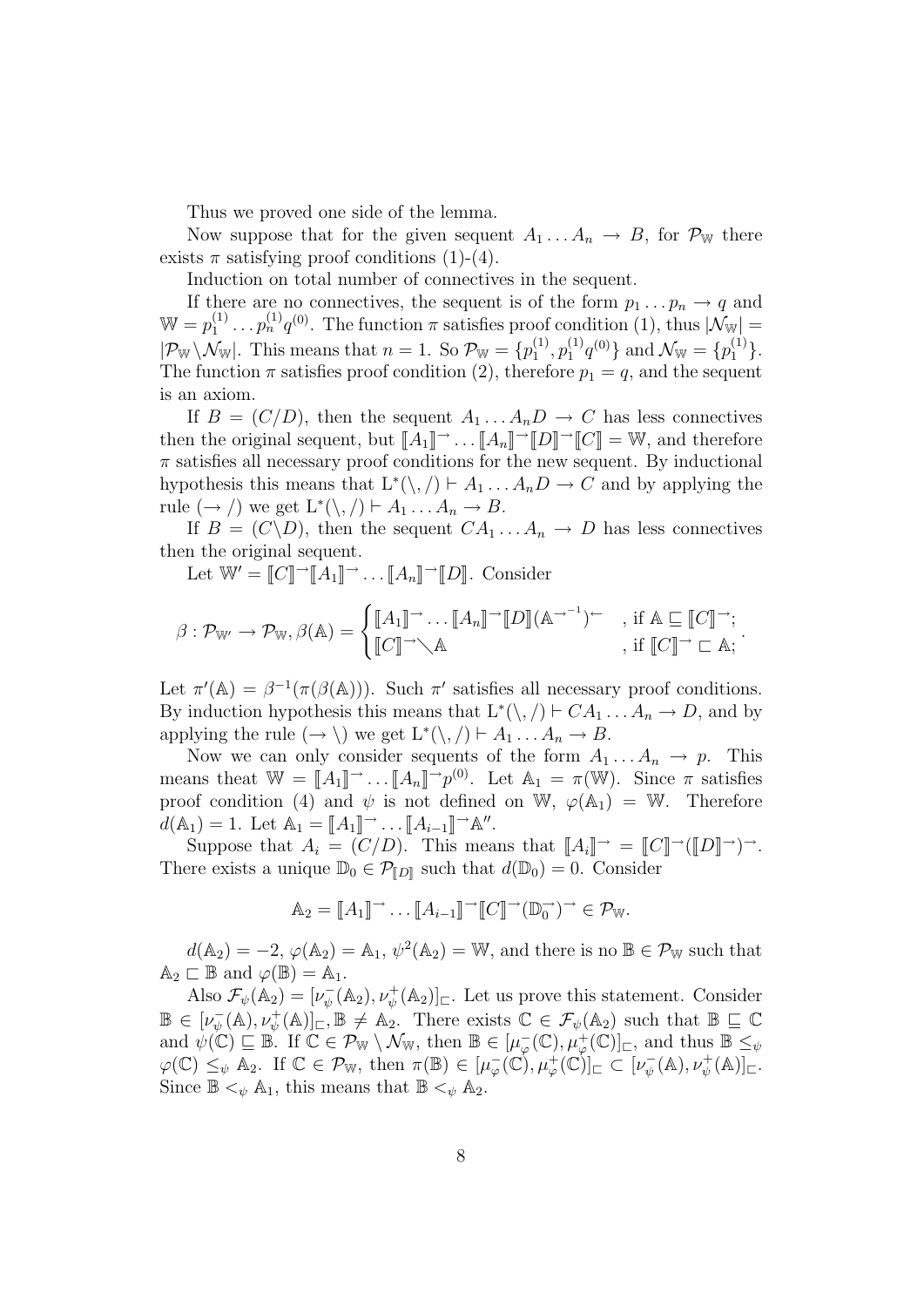Let  $\nu_{\psi}^{+}(\mathbb{A}_{2}) = [ \! [ A_{1} ] \!] \rightarrow \dots [ \! [ A_{l} ] \!] \rightarrow$ . Consider

$$
\mathbb{W}' = [A_1] \rightarrow \dots [A_{i-1}] \rightarrow [C] \rightarrow [A_{i+1}] \rightarrow \dots [A_n] \rightarrow p^{(0)}
$$

and  $\mathbb{W}'' = [\![A_{i+1}]\!] \rightarrow \dots [\![A_l]\!] \rightarrow [\![D]\!]$ . Let  $\mathbb{C} = [\![A_1]\!] \rightarrow \dots [\![A_{i-1}]\!] \rightarrow [\![C]\!] \rightarrow$  and  $\mathbb{D} =$  $[[A_{i+1}]]^{\rightarrow} \dots [[A_l]]^{\rightarrow}$ . Consider

$$
\beta' : \mathcal{P}_{\mathbb{W}'} \to \mathcal{P}_{\mathbb{W}}, \beta'(\mathbb{A}) = \begin{cases} \mathbb{A} & , \text{ if } \mathbb{A} \subseteq \mathbb{C}; \\ \mathbb{C}([D] \to \to \mathbb{D}(\mathbb{C} \setminus \mathbb{A}) & , \text{ if } \mathbb{C} \subset \mathbb{A}; \end{cases}
$$
  
and  $\beta'' : \mathcal{P}_{\mathbb{W}''} \to \mathcal{P}_{\mathbb{W}}, \beta''(\mathbb{A}) = \begin{cases} \mathbb{C}([D] \to \to \mathbb{A}) & , \text{ if } \mathbb{A} \subseteq \mathbb{D}; \\ \mathbb{C}((\mathbb{D} \setminus \mathbb{A}) \to \to \to \mathbb{A}; \text{ if } \mathbb{D} \subset \mathbb{A}; \end{cases}$ 

,

,

Functions  $\pi' = \beta'^{-1}\pi\beta'$  and  $\pi'' = \beta''^{-1}\pi\beta''$  satisfy all necessary proof conditions. By induction hypothesis this means that

$$
L^*(\setminus, / \rvert \vdash A_1 \ldots A_{i-1}CA_{l+1} \ldots A_n \to p
$$

and  $L^*(\setminus, / \models A_{i+1} \dots A_l \rightarrow D$ . By applying the rule  $( / \rightarrow )$  we get

 $L^*(\setminus, / \rhd A_1 \ldots A_n \to p.$ 

Suppose that  $A_i = (D \backslash C)$ . This means that  $\llbracket A_i \rrbracket \rightarrow = (\llbracket D \rrbracket \rightarrow \top \llbracket C \rrbracket \rightarrow$ . There exists a unique  $\mathbb{D}_0 \in \mathcal{P}_{\llbracket D \rrbracket}$  such that  $d(\mathbb{D}_0) = 0$ . Consider

$$
\mathbb{A}_2 = [\![A_1]\!] \rightarrow \dots [\![A_{i-1}]\!] \rightarrow (\mathbb{D}_0^{\leftarrow}) \rightarrow \in \mathcal{P}_{\mathbb{W}}.
$$

 $d(\mathbb{A}_2) = 2, \varphi(\mathbb{A}_2) = \mathbb{A}_1, \psi^2(\mathbb{A}_2) = \mathbb{W}$ , and there is no  $\mathbb{B} \in \mathcal{P}_{\mathbb{W}}$  such that  $\mathbb{B} \subset A_2$  and  $\varphi(\mathbb{B}) = A_1$ . Like in previous case we can say that  $\mathcal{F}_{\psi}(A_2) =$  $[\nu_\psi^-(\mathbb{A}_2), \nu_\psi^+(\mathbb{A}_2)]_{\square}.$ 

Let  $\nu_{\psi}^-(\mathbb{A}_2) = [\![A_1]\!] \rightarrow \dots [\![A_l]\!] \rightarrow q^{(j)}$  for some  $q^{(j)} \in \mathbb{A}$ t. Consider

$$
\mathbb{W}' = [\![A_1]\!] \rightarrow \dots [\![A_l]\!] \rightarrow [\![C]\!] \rightarrow [\![A_{i+1}]\!] \rightarrow \dots [\![A_n]\!] \rightarrow p^{(0)}
$$

and  $\mathbb{W}'' = [A_{l+1}] \rightarrow \dots [A_{i-1}] \rightarrow [D]$ . Let  $\mathbb{C} = [A_1] \rightarrow \dots [A_l] \rightarrow$  and  $\mathbb{D} =$  $[[A_{l+1}]]^{\rightarrow} \dots [[A_{i-1}]]^{\rightarrow}$ . Consider

$$
\beta' : \mathcal{P}_{\mathbb{W}'} \to \mathcal{P}_{\mathbb{W}}, \beta'(\mathbb{A}) = \begin{cases} \mathbb{A} & , \text{ if } \mathbb{A} \subseteq \mathbb{C}; \\ \mathbb{CD}([\mathbb{D}] \cap ) \to (\mathbb{C} \setminus \mathbb{A}) & , \text{ if } \mathbb{C} \subset \mathbb{A}; \\ \text{ and } \beta' : \mathcal{P}_{\mathbb{W}''} \to \mathcal{P}_{\mathbb{W}}, \beta''(\mathbb{A}) = \begin{cases} \mathbb{C}\mathbb{A} & , \text{ if } \mathbb{A} \subseteq \mathbb{D}; \\ \mathbb{CD}((\mathbb{D} \setminus \mathbb{A}) \cap ) \to , \text{ if } \mathbb{D} \subset \mathbb{A}; \end{cases} \end{cases}
$$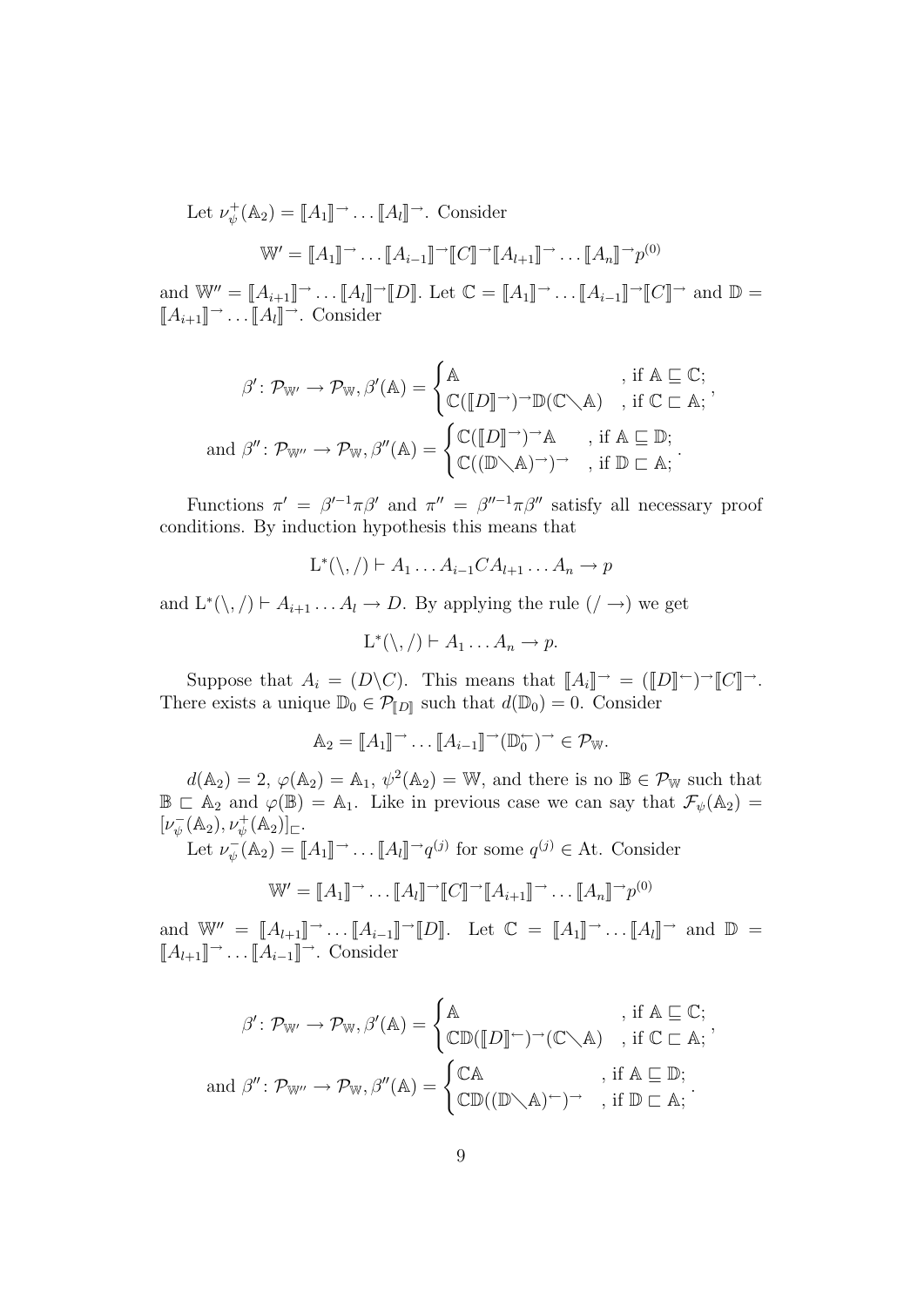Functions  $\pi' = \beta'^{-1}\pi\beta'$  and  $\pi'' = \beta''^{-1}\pi\beta''$  satisfy all necessary proof conditions. By induction hypothesis this means that

$$
L^*(\setminus, / \rvert \vdash A_1 \ldots A_l C A_{i+1} \ldots A_n \rightarrow p
$$

and  $L^*(\langle, \rangle) \vdash A_{l+1} \ldots A_{i-1} \to D$ . By applying the rule  $(\langle \to \rangle)$  we get

 $L^*(\setminus, / \rhd A_1 \ldots A_n \to p.$ 

Thus we fully proved the lemma for  $L^*(\langle, \rangle)$ .

Suppose we have  $\pi$  that satisfies proof conditions (1)-(5). We already proved that  $L^*(\setminus, / \models A_1 \dots A_n \rightarrow B$ . The construction given provides us with possible last step of the derivation. Hence we can construct a derivation. If  $\pi$  satisfies proof condition (5) this means that there will be no  $\mathbb{A}_2$  such that  $\mathcal{F}_{\psi}(\mathbb{A}_2) = \mathcal{F}_{\varphi}(\mathbb{A}_2)$ , and thus there will be no steps in derivation that require sequents of the form  $\rightarrow A$ . Thus  $L(\backslash, / \mid A_1 \dots A_n \rightarrow B$ .

The lemma is fully proven.

 $\Box$ 

**Lemma 3.3.** *Suppose we have two sequents*  $A_1 \ldots A_n \rightarrow B$  and  $C_1 \ldots C_m \rightarrow$ D.  $L^*(\setminus, /) \vdash A_1 \ldots A_n \to B$ . Let  $\mathbb{W} = [\![A_1]\!] \rightarrow \ldots [ \![A_n]\!] \rightarrow [\![B]\!]$  and  $\mathbb{W}' =$  $[[C_1]] \rightarrow ... [C_m] \rightarrow [D]$ *. Suppose that there is a mapping*  $\beta \colon \mathcal{P}_{W'} \to \mathcal{P}_{W}$  such *that the following holds:*

*1.* β *is injective,*

2. For all 
$$
\mathbb{A} \in \mathcal{P}_{\mathbb{W}'}
$$
,  $t(\beta(\mathbb{A})) = t(\mathbb{A})$ ,  $d(\beta(\mathbb{A})) = d(\mathbb{A})$ ,

*3. For all*  $A, B \in \mathbb{P}_{W'}$ ,  $A \sqsubset B$  *if and only if*  $\beta(A) \sqsubset \beta(B)$ *.* 

 $Let$   $\mathcal{G} = {\mathbb{A} \in \mathcal{P}_{\mathbb{W}}}$  |  $\neg \exists \mathbb{B} \in \mathcal{P}_{\mathbb{W}'}, \beta(\mathbb{B}) = \mathbb{A}$ *. If*  $\mathcal{G}$  *is*  $\pi$ *-closed and*  $\varphi$ *-closed, then*  $L^*(\setminus, /) \vdash C_1 \ldots C_n \to D$ .

*Proof.* Let  $\varphi'$  be  $\varphi$  for  $\mathcal{P}_{W'}$ . Since  $\mathcal{G}$  is  $\varphi$ -closed, for all  $A \in \mathcal{P}_{W'}$ ,  $\varphi'(A) =$  $\beta^{-1}(\varphi(\beta(\mathbb{A})))$ . Since G is  $\pi$ -closed,  $\pi'$  defined as  $\beta^{-1}\pi\beta$  is defined on all  $\mathcal{P}_{\mathbb{W}'}$ and satisfies proof conditions (1)-(4). Therefore by lemma 3.2

$$
L^*(\setminus, / \rvert F_1 \ldots C_n \to D.
$$

 $\Box$ 

**Lemma 3.4.** *Suppose*  $A \in \mathcal{N}_{\mathbb{W}}$  *and*  $B$  *is the*  $\varphi$ -join of  $A$  *and*  $\pi(A)$ *.* If  $\pi$ *satisfies* proof conditions  $(1)-(4)$ , then  $\mathbb{B} \notin \mathcal{N}_{\mathbb{W}}$ .

*Proof.* Suppose that  $\mathbb{B}_i \in \mathcal{N}_{\mathbb{W}}$ . There is  $\mathbb{B}_1$  such that  $\mathbb{A} \leq_{\psi} \mathbb{B}_1$  and  $\varphi(\mathbb{B}_1) =$ **B**. There is  $\mathbb{B}_2$  such that  $\pi(\mathbb{A}) <_{\psi} \mathbb{B}_2$  and  $\varphi(\mathbb{B}_2) = \mathbb{B}$ . This means that  $\mathbb{A} \leq_{\psi} \mathbb{B}_1$  and  $\pi(\mathbb{A}) \leq_{\psi} \mathbb{B}_2$  and since  $\psi(\mathbb{A}) = \pi(\mathbb{A})$ , either  $\mathbb{B}_1 \leq_{\psi} \mathbb{B}_2$  or  $\mathbb{B}_2 <_{\psi} \mathbb{B}_1$ . But since  $\psi(\mathbb{B}_1) = \psi(\mathbb{B}_2) = \mathbb{B}$ , we get  $\mathbb{B} <_{\psi} \mathbb{B}$ . Contradiction.  $\Box$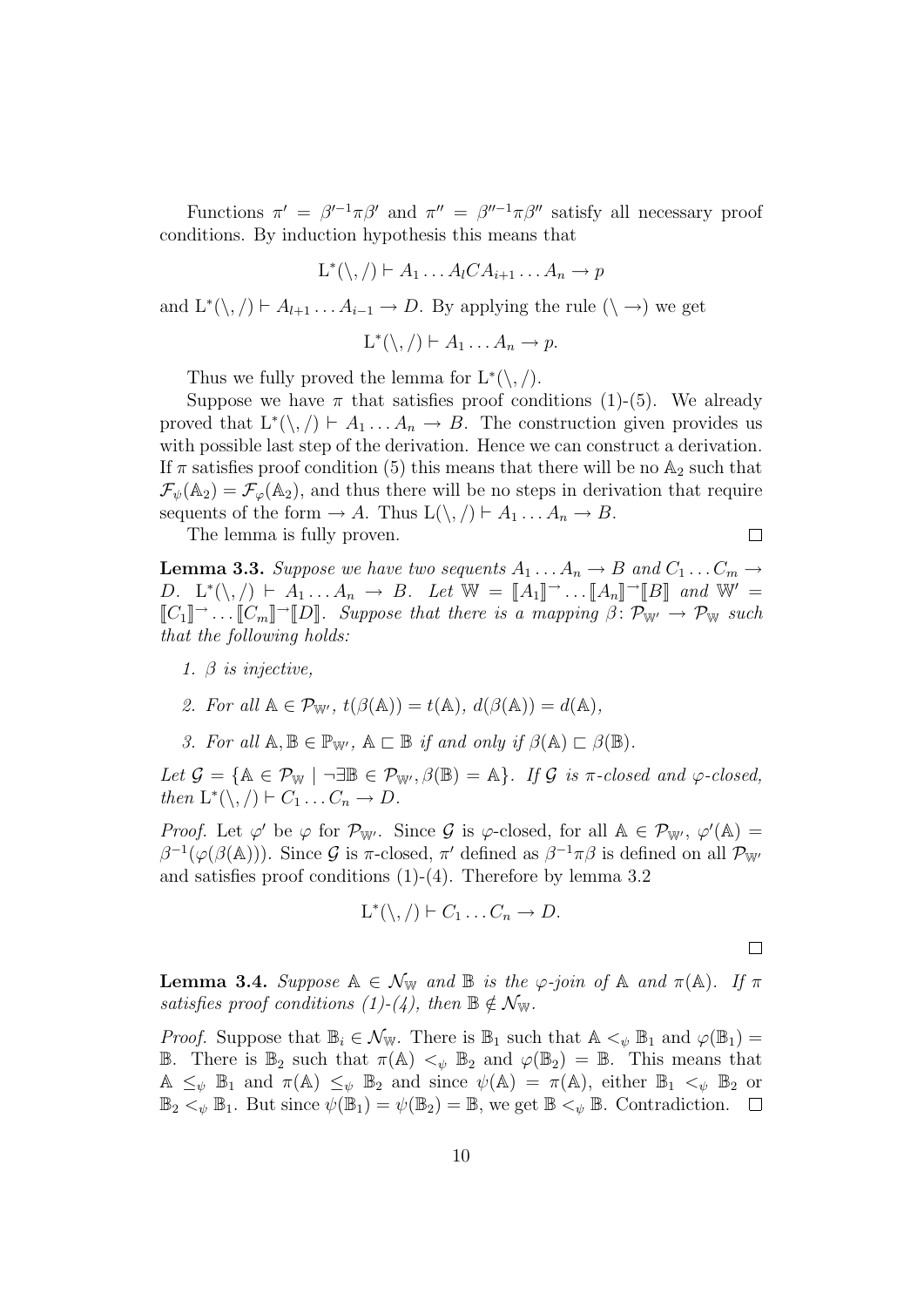### 4 Proof of the Main Theorem

Consider  $\mathbb{W} = [F_1(t_1)] \rightarrow \dots [F_n(t_n)] \rightarrow [G]$ .

If a primitive type occurs in the sequent  $F_1(t_1) \dots F_n(t_n) \to G$  it occurs exactly twice. Let  $\mathbb{P}_i^{j+}$  be the element of  $\mathcal{N}_{\mathbb{W}}$  such that  $t(\mathbb{P}_i^{j+}) = p_i^j$  and  $\mathbb{P}_i^{j-}$ be the element of  $\mathcal{P}_{\mathbb{W}} \setminus \mathcal{N}_{\mathbb{W}}$  such that  $t(\mathbb{P}_{i}^{j-}) = p_{i}^{j}$ . In the same way we define  $\mathbb{Q}_i^{j+}$  and  $\mathbb{Q}_i^{j-}$ .

The function  $\pi$  can only satisfy proof conditions (1) and (2) if for every i and j,  $\pi(\mathbb{P}_i^{j+}) = \mathbb{P}_i^{j-}$  and  $\pi(\mathbb{Q}_i^{j+}) = \mathbb{Q}_i^{j-}$ . If it is so then  $\pi$  satisfies proof conditions  $(3)$  and  $(5)$ .

The following facts hold:

- 1.  $d(P_i^{m-}) = 0$ .
- 2. If  $\neg_t x_i$  does not appear in clause  $c_j$ , then  $\varphi^3(\mathbb{P}_i^{j-1+}) = \varphi^2(\mathbb{Q}_i^{j-}) =$  $\varphi(\mathbb{Q}_{i-1}^{j+}) = \mathbb{P}_{i-1}^{j-}.$
- 3. If  $\neg_t x_i$  appears in clause  $c_j$ , then  $\varphi^3(\mathbb{Q}_{i-1}^{j+}) = \varphi^2(\mathbb{P}_{i-1}^{j-}) = \varphi(\mathbb{P}_{i}^{j-1+}) =$  $\mathbb{Q}_i^{j-}.$

4. 
$$
\varphi^4(\mathbb{Q}_0^{j-}) = \varphi^3(\mathbb{P}_0^{j+}) = \varphi^2(\mathbb{P}_n^{j-1-}) = \varphi(\mathbb{Q}_n^{j+}) = \mathbb{P}_n^{j-}
$$
.

**Lemma 4.1.** *For every*  $0 < i \leq n$  *and*  $j > 0$ ,  $\mathbb{P}_{i}^{j-1+} <_{\psi} \mathbb{Q}_{i}^{j-}$ *.* 

*Proof.* For  $i = n$  this is true, because

$$
\psi^3(\mathbb{P}_n^{j-1+}) = \pi \varphi \pi(\mathbb{P}_n^{j-1+}) = \pi \varphi(\mathbb{P}_n^{j-1-}) = \pi(\mathbb{Q}_n^{j+}) = \mathbb{Q}_n^{j-}.
$$

Now suppose that for all  $i' > i$  this was already proven. There are four possibilities:

- 1. If  $\neg_{t_{i+1}} x_{i+1}$  does not appear in clauses  $c_{j-1}$  and  $c_j$ , then  $\psi^2(\mathbb{P}_i^{j-1+}) =$  $\mathbb{P}_{i+1}^{j-1+}, \psi^2(\mathbb{Q}_{i+1}^{j-}) = \mathbb{Q}_i^{j-}, \text{ and } \mathbb{P}_{i+1}^{j-1+} <_{\psi} \mathbb{Q}_{i+1}^{j-}. \text{ Thus } \mathbb{P}_i^{j-1+} <_{\psi} \mathbb{Q}_i^{j-}.$
- 2. If  $\neg_{t_{i+1}} x_{i+1}$  does not appear in the clause  $c_{j-1}$ , but appears in  $c_j$ , then  $\psi^3(\mathbb{P}^{j-1+}_{i}) = \pi \varphi \pi(\mathbb{P}^{j-1+}_{i}) = \pi \varphi(\mathbb{P}^{j-1-}_{i}) = \pi(\mathbb{Q}^{j+}_{i}) = \mathbb{Q}^{j-}_{i}.$
- 3. If  $\neg_{t_{i+1}} x_{i+1}$  appears in the clause  $c_{j-1}$ , but does not appear in  $c_j$ , then  $\psi^2(\mathbb{P}^{j-1+}_{i}) \; = \; \mathbb{P}^{j-2+}_{i+1}, \; \psi^2(\mathbb{Q}^{j}_{i+1}) \; = \; \mathbb{Q}^{j-}_{i}, \; \varphi(\mathbb{Q}^{j-1+}_{i+1}) \; = \; \mathbb{P}^{j-1+}_{i+1}, \; \mathbb{P}^{j-2+}_{i+1} \; <_{\psi}$  $\mathbb{Q}_{i+1}^{j-1-}$ , and  $\mathbb{P}_{i+1}^{j-1+} <_{\psi} \mathbb{Q}_{i+1}^{j-}$ . Thus  $\mathbb{P}_{i}^{j-1+} <_{\psi} \mathbb{Q}_{i}^{j-}$ .
- 4. If  $\neg_{t_{i+1}} x_{i+1}$  appears in both clauses  $c_{j-1}$  and  $c_j$ , then  $\psi^2(\mathbb{P}_i^{j-1+}) =$  $\mathbb{P}_{i+1}^{j-2+}, \psi^2(\mathbb{Q}_{i+1}^{j-1-}) = \mathbb{Q}_i^{j-}, \text{ and } \mathbb{P}_{i+1}^{j-2+} <_{\psi} \mathbb{Q}_{i+1}^{j-1-}. \text{ Thus } \mathbb{P}_i^{j-1+} <_{\psi} \mathbb{Q}_i^{j-}.$

 $\Box$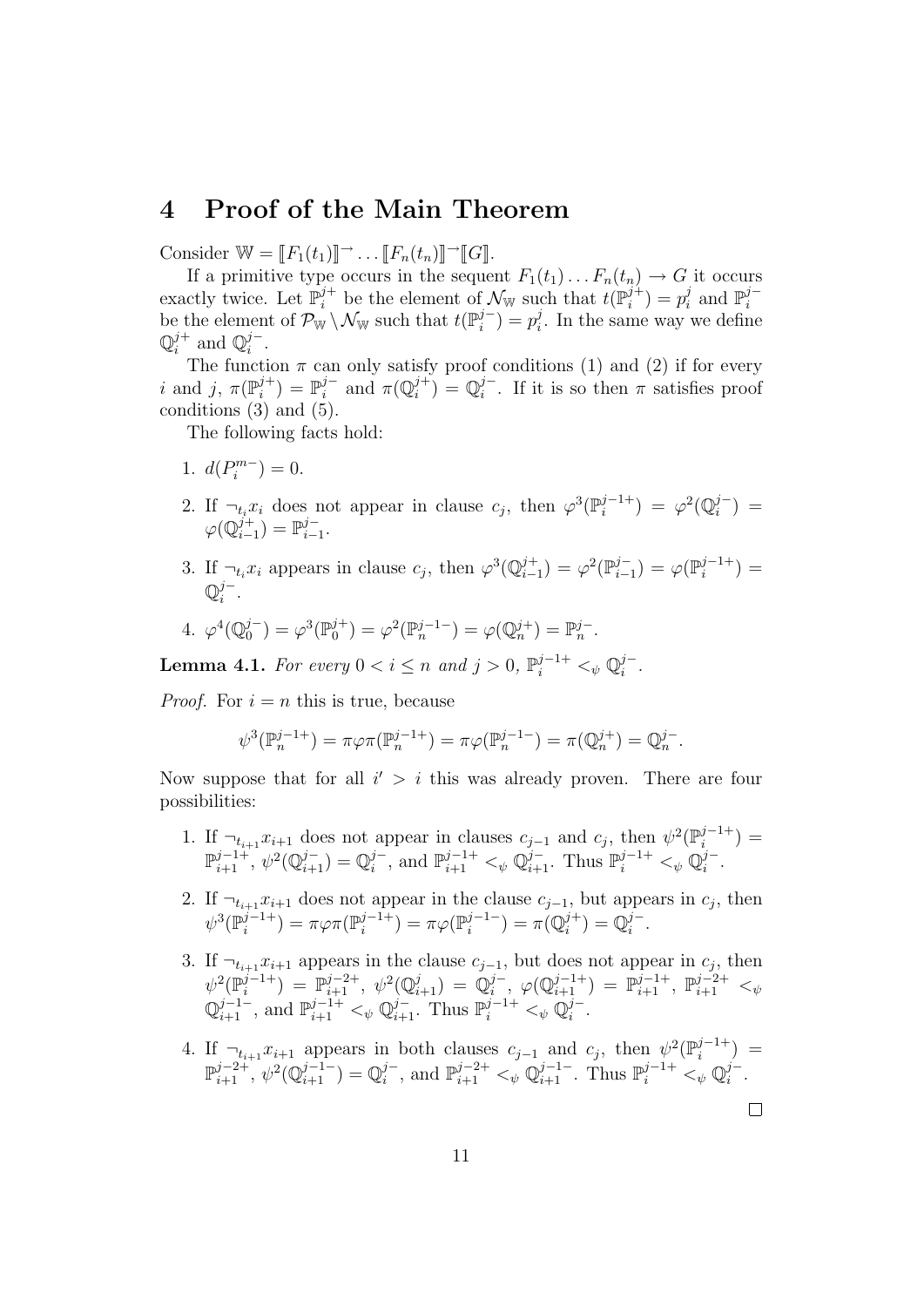**Lemma 4.2.** For every  $0 \le i < n$  and  $j > 0$ ,  $\mathbb{Q}_i^{j+} <_{\psi} \mathbb{P}_i^{j-}$ .

*Proof.* For  $i = 0$  this is true, because

$$
\psi^3(\mathbb{Q}_0^{j+}) = \pi \varphi \pi(\mathbb{Q}_0^{j+}) = \pi \varphi(\mathbb{Q}_0^{j-}) = \pi(\mathbb{P}_0^{j+}) = \mathbb{P}_0^{j-}.
$$

Now suppose that for all  $i' < i$  this was already proven. There are four possibilities:

- 1. If  $\neg_t x_i$  does not appear in clauses  $c_{j+1}$  and  $c_j$ , then  $\psi^2(\mathbb{Q}_i^{j+}) = \mathbb{Q}_{i-1}^{j+}$ ,  $\psi^2(\mathbb{P}_{i-1}^{j-}) = \mathbb{P}_i^{j-}$ , and  $\mathbb{Q}_{i-1}^{j+} <_{\psi} \mathbb{P}_{i-1}^{j-}$ . Thus  $\mathbb{Q}_i^{j+} <_{\psi} \mathbb{P}_i^{j-}$ .
- 2. If  $\neg_t x_i$  does not appear in the clause  $c_{j+1}$ , but appears in  $c_j$ , then  $\psi^3(\mathbb{Q}_i^{j+}) = \pi \varphi \pi(\mathbb{Q}_i^{j+}) = \pi \varphi(\mathbb{Q}_i^{j-}) = \pi(\mathbb{P}_i^{j+}) = \mathbb{P}_i^{j-}.$
- 3. If  $\neg_t x_i$  appears in the clause  $c_{j+1}$ , but does not appear in  $c_j$ , then  $\psi^2(\mathbb{Q}^{j+}_i) = \mathbb{Q}^{j+}_{i-1}, \; \psi^2(\mathbb{P}^{j+1-}_{i-1}) = \mathbb{P}^{j-}_i, \; \varphi(\mathbb{P}^{j+}_{i-1}) = \mathbb{Q}^{j+1+}_{i-1}, \; \mathbb{Q}^{j+}_{i-1} <_{\psi} \mathbb{P}^{j-}_{i-1},$ and  $\mathbb{Q}_{i-1}^{j+1+} <_{\psi} \mathbb{P}_{i-1}^{j+1-}$ . Thus  $\mathbb{Q}_{i}^{j+} <_{\psi} \mathbb{P}_{i}^{j-}$ .
- 4. If  $\neg_t x_i$  appears in both clauses  $c_{j+1}$  and  $c_j$ , then  $\psi^2(\mathbb{Q}_i^{j+}) = \mathbb{Q}_{i-1}^{j+1+}$ ,  $\psi^2(\mathbb{P}_{i-1}^{j+1-}) = \mathbb{P}_i^{j-}$ , and  $\mathbb{Q}_{i-1}^{j+1+} <_{\psi} \mathbb{P}_{i-1}^{j+1-}$ . Thus  $\mathbb{Q}_i^{j+} <_{\psi} \mathbb{P}_i^{j-}$ .

 $\Box$ 

From lemmas 4.1 and 4.2 we can conclude that if  $i > 0$  and  $j \leq j'$  then  $\mathbb{P}_i^{j+} <_{\psi} \mathbb{P}_i^{j'+}.$ 

Lemma 4.3. *If*  $i < i'$ , then  $\mathbb{P}^{j+}_{i} <_{\psi} \mathbb{P}^{j+}_{i'}.$ 

*Proof.* If  $\neg_{t_{i+1}} x_{i+1}$  appears in clause  $c_j$ , then  $\psi^2(\mathbb{P}_i^{j+}) = \mathbb{P}_{i+1}^{j-1+}$  and  $\mathbb{P}_{i+1}^{j-1+} <_{\psi}$  $\mathbb{P}_{i+1}^{j+}$ . If  $\neg_{t_{i+1}} x_{i+1}$  appears in clause  $c_{j+1}$ , then  $\psi(\mathbb{P}_{i}^{j+1-}) = \mathbb{P}_{i+1}^{j+}$  and  $\mathbb{P}_{i}^{j-} <_{\psi}$  $\mathbb{P}_i^{j+1+}$ . If neither of this is the case, then  $\psi^2(\mathbb{P}_i^{j+}) = \mathbb{P}_{i+1}^{j+}$ . This means that  $\mathbb{P}_{i}^{j+} \lt_{\psi} \mathbb{P}_{i+1}^{j+}$  and thus  $\mathbb{P}_{i}^{j+} \lt_{\psi} \mathbb{P}_{i'}^{j+}$ .  $\Box$ 

**Lemma 4.4.**  $\langle t_1, \ldots, t_n \rangle$  *is a satisfying assignment for*  $c_1 \wedge \ldots \wedge c_m$  *if and only if*  $L^*(\setminus, f) \vdash F_1(t_1) \ldots F_n(t_n) \rightarrow G$  *and if and only if* 

$$
L(\setminus, /) \vdash F_1(t_1) \ldots F_n(t_n) \to G.
$$

*Proof.* Suppose that  $\langle t_1, \ldots, t_n \rangle$  is a satisfying assignment for  $c_1 \wedge \ldots \wedge c_m$ . In view of lemmas 4.1 and 4.2 the only members of  $\mathcal{N}_{\mathbb{W}}$  for which we have not proved that  $\pi$  satisfies proof condition (4) are  $\mathbb{P}_0^{j+}$ .

We now prove that for every j,  $\mathbb{P}_0^{j+} <_{\psi} \varphi(\mathbb{P}_0^{j+}) = \mathbb{P}_n^{j-1-}$ . There exist i such that  $\neg_t x_i$  appears in clause  $c_j$ . This means that  $\psi(\mathbb{P}_{i-1}^{j-}) = \mathbb{P}_i^{j-1+}$  and by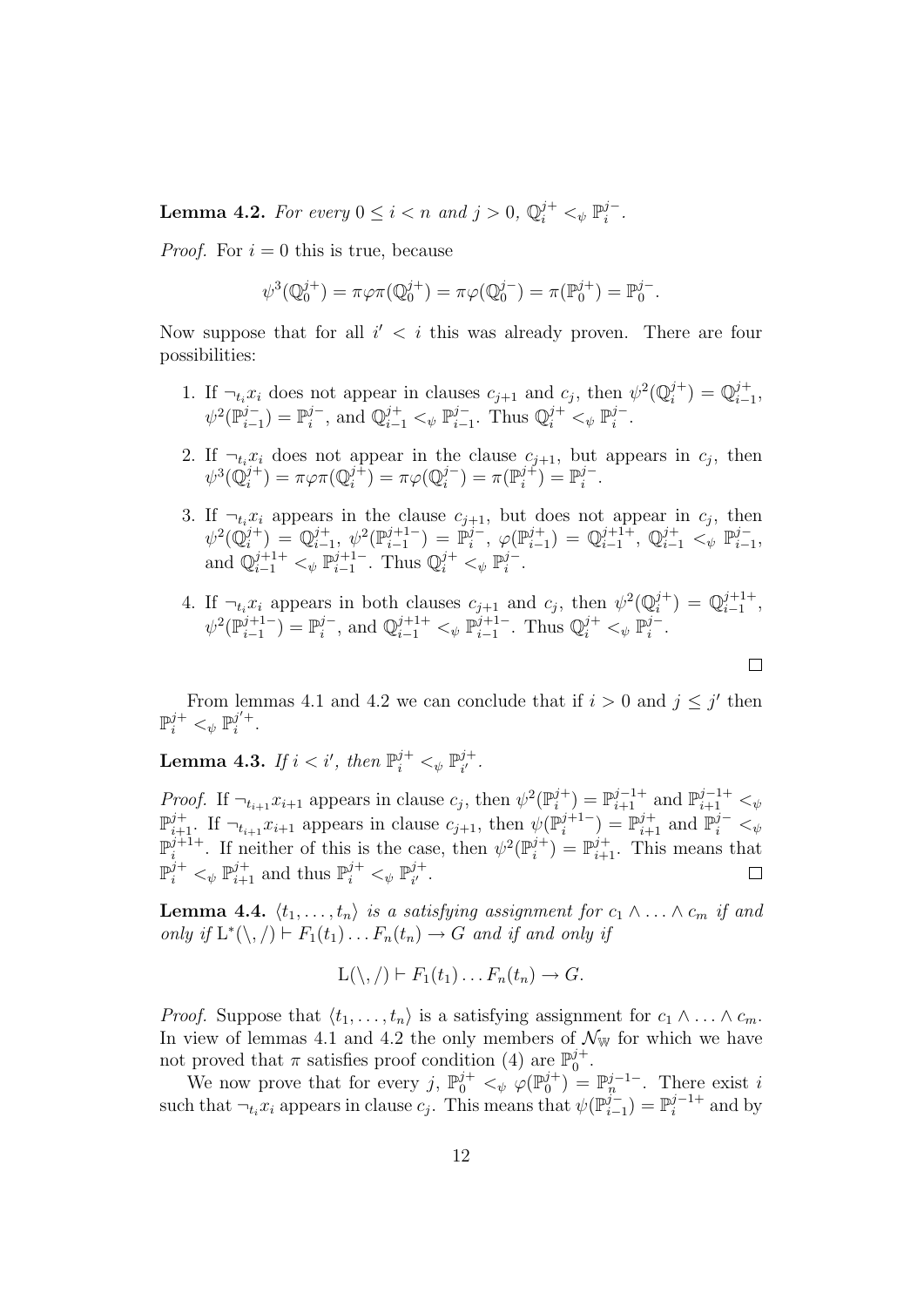lemma 4.3  $\mathbb{P}_0^{j+} <_{\psi} \mathbb{P}_i^{j+}$  and  $\mathbb{P}_i^{j-1+} <_{\psi} \mathbb{P}_n^{j-1+}$ . Thus  $\mathbb{P}_0^{j+} <_{\psi} \varphi(\mathbb{P}_0^{j+}) = \mathbb{P}_n^{j-1-}$ and by lemma 3.2 we can now say that  $\mathcal{L}^*(\setminus, /) \vdash F_1(t_1) \dots F_n(t_n) \to G$ .

Suppose that  $\langle t_1, \ldots, t_n \rangle$  is not a satisfying assignment for  $c_1 \wedge \ldots \wedge c_m$ . There exists j such that no  $\neg_t x_i$  appear in clause  $c_j$ . This means that for  $i \leq n$ ,  $\psi^{2i}(\mathbb{Q}_n^{j+}) = \mathbb{Q}_{n-i}^{j+}$ ,  $\psi(\mathbb{P}_n^{j-1}) = \mathbb{Q}_n^{j+}$ , and  $\psi(\mathbb{Q}_0^{j-}) = \mathbb{P}_0^{j+}$ . Thus  $\mathbb{P}_n^{j-1-} \lt_{\psi} \mathbb{P}_0^{j+}$ . This means that  $\pi$  cannot satisfy proof condition (4). Thus by lemma 2.1  $L^*(\setminus, / \not\vdash F_1(t_1)\dots F_n(t_n) \to G$ .

Since  $\pi$  satisfies proof condition (5),

$$
L(\setminus, /) \vdash F_1(t_1) \ldots F_n(t_n) \to G \Leftrightarrow L^*(\setminus, /) \vdash F_1(t_1) \ldots F_n(t_n) \to G
$$

 $\Box$ 

and thus the lemma is fully proven.

**Lemma 4.5.**  $L(\setminus, \cdot) \vdash \Pi_i \rightarrow F_i(t_i)$ *, where*  $t_i \in \{0, 1\}$ *.* 

**Lemma 4.6.** *If the formula*  $c_1 \wedge \ldots \wedge c_m$  *is satifiable, then*  $L(\setminus, /) \vdash \Pi_1 \ldots \Pi_n \rightarrow$ G*.*

*Proof.* Suppose  $\langle t_1, \ldots, t_n \rangle$  is a satisfying assignment for  $c_1 \wedge \ldots \wedge c_m$ . According to Lemma 4.4  $L(\setminus, / \models F_1(t_1)\dots F_n(t_n) \rightarrow G$ . Now we apply Lemma 4.5 and the cut rule *n* times. and the cut rule n times.

Suppose  $L^*(\setminus, / \rvert \cdot \Pi_1 \ldots \Pi_n \to G$ . Consider

$$
\mathbb{W} = [F_1(0)/(B_1 \setminus A_1)]^{-1} [H_1]^{-1} [(D_1 \setminus C_1) \setminus F_1(1)]^{-1} \dots
$$

$$
\dots [F_n(0)/(B_n \setminus A_n)]^{-1} [H_n]^{-1} [(D_n \setminus C_n) \setminus F_n(1)]^{-1} [G]
$$

By Lemma 3.2 for  $\mathcal{P}_{\mathbb{W}}$  there exists  $\pi$  satisfying proof conditions (1)-(4). Consider the following abbreviations:

$$
\mathbb{F}_{i}^{0} = \llbracket F_{1}(0)/(B_{1}\setminus A_{1}) \rrbracket^{\rightarrow} \llbracket (D_{1}\setminus C_{1})\setminus F_{1}(1) \rrbracket^{\rightarrow} \dots \llbracket F_{i}(0) \rrbracket^{\rightarrow}
$$
  
\n
$$
\mathbb{A}_{i} = \mathbb{F}_{i}^{0}(\llbracket A_{i} \rrbracket^{\rightarrow})^{\rightarrow}
$$
  
\n
$$
\mathbb{B}_{i} = \mathbb{A}_{i}((\llbracket B_{i} \rrbracket^{\leftarrow})^{\rightarrow})^{\rightarrow}
$$
  
\n
$$
\mathbb{H}_{i} = \mathbb{B}_{i}[\llbracket H_{i} \rrbracket^{\rightarrow}
$$
  
\n
$$
\mathbb{C}_{i} = \mathbb{H}_{i}([\llbracket C_{i} \rrbracket^{\leftarrow})^{\rightarrow})^{\rightarrow}
$$
  
\n
$$
\mathbb{D}_{i} = \mathbb{C}_{i}((\llbracket D_{i} \rrbracket^{\leftarrow})^{\leftarrow})^{\rightarrow}
$$
  
\n
$$
\mathbb{F}_{i}^{1} = \mathbb{D}_{i}[\llbracket F_{i}(1) \rrbracket^{\rightarrow}
$$

**Lemma 4.7.** *If*  $L^*(\setminus, f) \vdash \Pi_1 \ldots \Pi_i F_{i+1}(t_{i+1}) \ldots F_n(t_n) \rightarrow G$ , then there is  $t_i \in \{0,1\}$  *such that*  $L^*(\setminus, /) \vdash \Pi_1 \dots \Pi_{i-1} F_i(t_i) \dots F_n(t_n) \rightarrow G$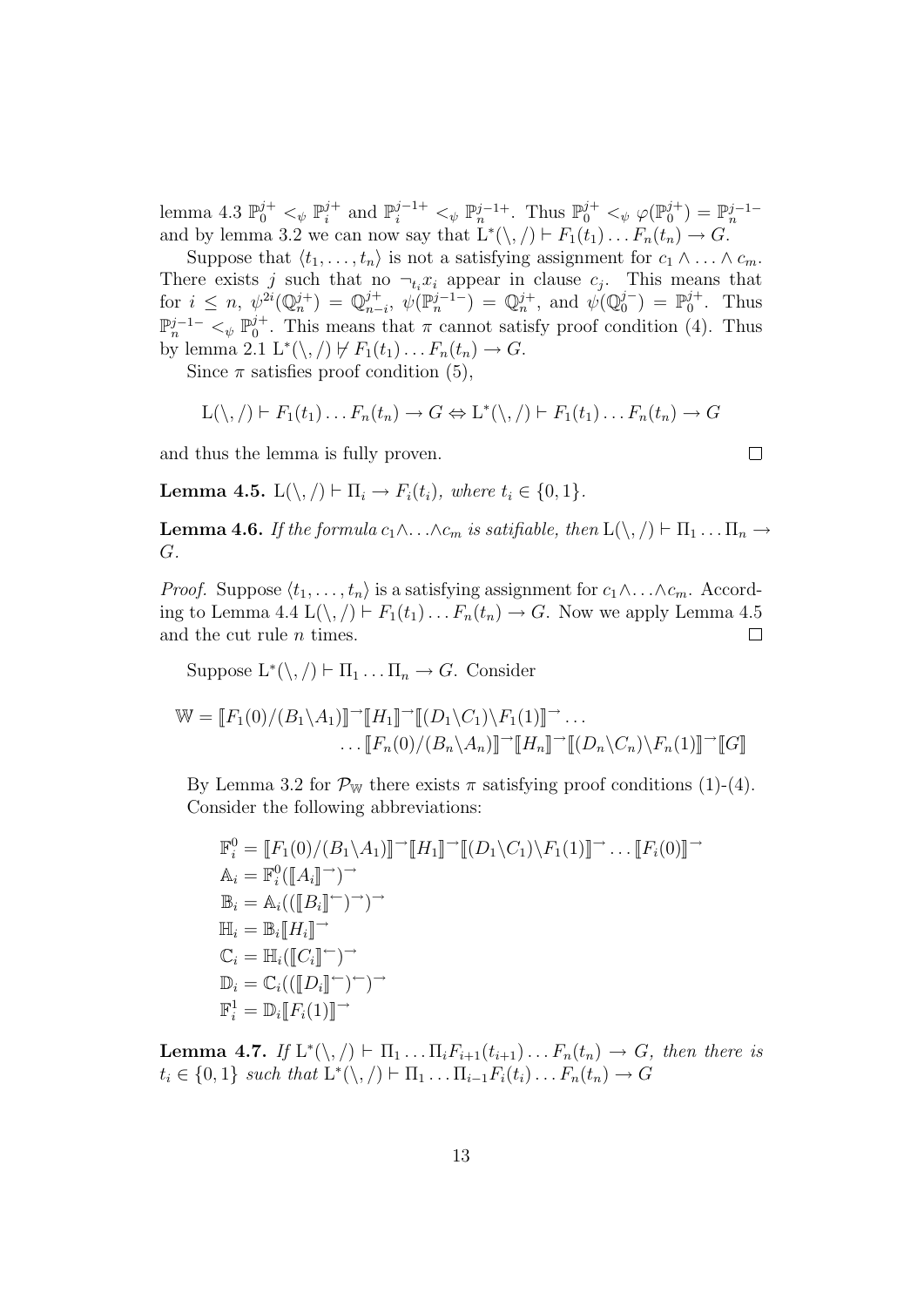*Proof.* Consider  $\mathbb{W}' = \mathbb{F}_i^1 \mathbb{W}'$ , where  $\mathbb{W}'' = [\![F_{i+1}(t_{i+1})]\!] \rightarrow \dots [\![F_n(t_n)]\!] \rightarrow [\![G]\!]$ . By Lemma 3.2 for  $\mathcal{P}_{W'}$  there exists  $\pi$  satisfying proof conditions (1)-(5).

Let  $\mathbb{W}'_0 = \mathbb{F}_{i-1}^1[[F_i(0)]] \rightarrow \mathbb{W}''$  and  $\mathbb{W}'_1 = \mathbb{F}_{i-1}^1[[F_i(1)]] \rightarrow \mathbb{W}''$ .

For each j there are only two elements of  $\mathcal{P}_{\mathbb{W}}$  such that  $t(\mathbb{A}) = a_i^j$ , two elements such that  $t(\mathbb{A}) = b_i^j$ , two elements such that  $t(\mathbb{A}) = c_i^j$ , and two elements such that  $t(A) = d_i^j$ . This means that these pairs of elements are  $\pi$ -closed.

For each j there are six elements of  $\mathcal{P}_{W'}$  such that  $t(\mathbb{A}) = p_i^0$ . Let us denote them by  $\mathbb{P}_1, \ldots, \mathbb{P}_6$  so that  $\mathbb{P}_1 \subset \ldots \subset \mathbb{P}_6$ . The following holds:

$$
\mathbb{F}_{i-1}^1 \sqsubset \mathbb{P}_1 \sqsubseteq \mathbb{F}_i^0 \sqsubset \mathbb{P}_2 \sqsubseteq \mathbb{A}_i \sqsubset \mathbb{B}_i \sqsubset \mathbb{P}_3 \sqsubseteq \mathbb{H}_i \sqsubset \mathbb{P}_4 \sqsubseteq \mathbb{C}_i \sqsubset \mathbb{D}_i \sqsubset \mathbb{P}_5 \sqsubseteq \mathbb{F}_i^1 \sqsubset \mathbb{P}_6.
$$

 $\{\mathbb{P}_1,\ldots,\mathbb{P}_6\}$  is  $\pi$ -closed.  $\mathbb{P}_1,\mathbb{P}_3,\mathbb{P}_5\in\mathcal{N}_{\mathbb{W}}$ .  $[\mathbb{P}_1,\mathbb{P}_2]_{\sqsubset},[\mathbb{P}_3,\mathbb{P}_6]_{\sqsubset}$ , and  $[\mathbb{P}_4,\mathbb{P}_5]_{\sqsubset}$ cannot be  $\pi$ -closed, therefore there are only two possibilities: either  $\pi(\mathbb{P}_1)$  =  $\mathbb{P}_4$ ,  $\pi(\mathbb{P}_3) = \mathbb{P}_2$ , and  $\pi(\mathbb{P}_5) = \mathbb{P}_6$ , or  $\pi(\mathbb{P}_1) = \mathbb{P}_6$ ,  $\pi(\mathbb{P}_3) = \mathbb{P}_4$ , and  $\pi(\mathbb{P}_5) = \mathbb{P}_2$ .

Suppose that  $\pi(\mathbb{P}_1) = \mathbb{P}_4$ ,  $\pi(\mathbb{P}_3) = \mathbb{P}_2$ , and  $\pi(\mathbb{P}_5) = \mathbb{P}_6$ . Since  $[\mathbb{P}_1, \mathbb{P}_4]_{\square}$  is  $\pi$ -closed, in  $(\mathbb{F}_{i-1}^1, \mathbb{D}_i)$  the only elements for which we had not determined  $\pi(\mathbb{A})$  are elements in  $(\mathbb{F}_{i-1}^1, \mathbb{F}_{i}^0)_{\square}$  and in  $(\mathbb{C}_i, \mathbb{D}_i)_{\square}$  with  $t(\mathbb{A}) = p_{i-1}^j$  and with  $t(\mathbb{A}) = q_{i-1}^j$ . Notice that  $t(\mathbb{D}_i) = p_{i-1}^m$  and  $\mathbb{D}_i \in \mathcal{N}_{\mathbb{W}'}$ .

If  $i = 1$ , then there are only two variants for  $\pi(\mathbb{D}_i)$ : one is  $p_0^{m(l)}$  and the other one is  $\mathbb{D}_1 p_0^{m(l)}$ , where  $l = 2$  or  $l = 4$ . Therefore, since the  $\varphi$ -join of  $\mathbb{D}_1$ and  $\mathbb{D}_1 p_0^{m(l)}$  is  $\mathbb{F}_1^1 \in \mathcal{N}_{\mathbb{W}'}, \pi(\mathbb{D}_1) = p_0^{m(l)}$  and  $[p_0^{m(l)}, \mathbb{D}_1]_{\sqsubset}$  is  $\pi$ -closed.

If  $i > 1$ , then there are four variants for  $\pi(\mathbb{D}_i)$ :  $\mathbb{F}_{i-1}^1 p_{i-1}^{m(l)}$ ,  $\mathbb{D}_i p_{i-1}^{m(l)}$ , where  $l = 2$  or  $l = 4$ ,  $\mathbb{H}_{i-1} p_{i-1}^{m(2)}$ , and  $\mathbb{F}_{i-1}^0 p_{i-1}^{m(-2)}$ . The second variant is ruled out. If  $\pi(\mathbb{D}_i) = \mathbb{H}_{i-1} p_{i-1}^{m(2)}$ , then  $\pi(\mathbb{D}_{i-1}) = \mathbb{D}_{i-1} p_{i-2}^{m(l)}$ , where  $l = 2$  or  $l = 4$ , and the  $\varphi$ -join of  $\mathbb{D}_{i-1}$  and  $\mathbb{D}_{i-1}p_{i-2}^{m(l)}$  is  $\mathbb{F}_{i-1}^1 \in \mathcal{N}_{\mathbb{W}'}$ . If  $\pi(\mathbb{D}_i) = \mathbb{F}_{i-1}^0 p_{i-1}^{m(-2)}$  then since the segment  $(\mathbb{F}_{i-1}^0, \mathbb{D}_i]_{\sqsubset}$  is  $\varphi$ -closed and  $\pi$ -closed,  $\mathbb{G} \nleq_{\psi} \mathbb{F}_{i-1}^0 p_{i-1}^{m(-2)}$  for all  $\mathbb{G} \notin$  $(\mathbb{F}_{i-1}^0, \mathbb{D}_i]_{\sqsubset}$ . But  $\psi^2(\mathbb{D}_i) = \varphi(\pi(\mathbb{D}_i)) = \varphi(\mathbb{F}_{i-1}^0 p_{i-1}^{m(-2)}) = \mathbb{F}_{i-1}^0 \notin (\mathbb{F}_{i-1}^0, \mathbb{D}_i]_{\sqsubset}$ . Therefore  $\mathbb{D}_i \not\leq \psi(\mathbb{D}_i) = \mathbb{H}_i p_i^{m(2)}$  and proof condition (4) is not satisfied. Therefore  $\pi(\mathbb{D}_i) = \mathbb{F}_{i-1}^1 p_{i-1}^{m(l)}$  and  $(\mathbb{F}_{i-1}^1, \mathbb{D}_i]_{\sqsubset}$  is  $\pi$ -closed.

Therefore since  $(\mathbb{F}_{i-1}^1, \mathbb{D}_i]_{\sqsubset}$  is  $\pi$ -closed and  $\varphi$ -closed, by Lemma 3.3 for  $\mathbb{W}'_1$  there is  $\pi'$  satisfying proof conditions (1)-(4) and

$$
L^*(\setminus, / \rvert \vdash \Pi_1 \ldots \Pi_{i-1} F_i(1) \ldots F_n(t_n) \rightarrow G.
$$

Suppose that  $\pi(\mathbb{P}_1) = \mathbb{P}_6$ ,  $\pi(\mathbb{P}_3) = \mathbb{P}_4$ , and  $\pi(\mathbb{P}_5) = \mathbb{P}_2$ .

Here in  $(\mathbb{F}_i^0, \mathbb{F}_i^1]_{\square}$  the only elements for which we had not determined  $\pi(\mathbb{A})$  are elements in  $(\mathbb{D}_i, \mathbb{F}_i^1]_{\sqsubset}$  and in  $(\mathbb{F}_i^0, \mathbb{A}_i)_{\sqsubset}$  with  $t(\mathbb{A}) = p_{i+1}^j$  and with  $t(\mathbb{A}) = q_{i+1}^j$ . Let  $\mathbb{E} = \mathbb{F}_i^0 p_{i+1}^{m(-2)} \in \mathcal{P}_{\mathbb{W}'}$ .